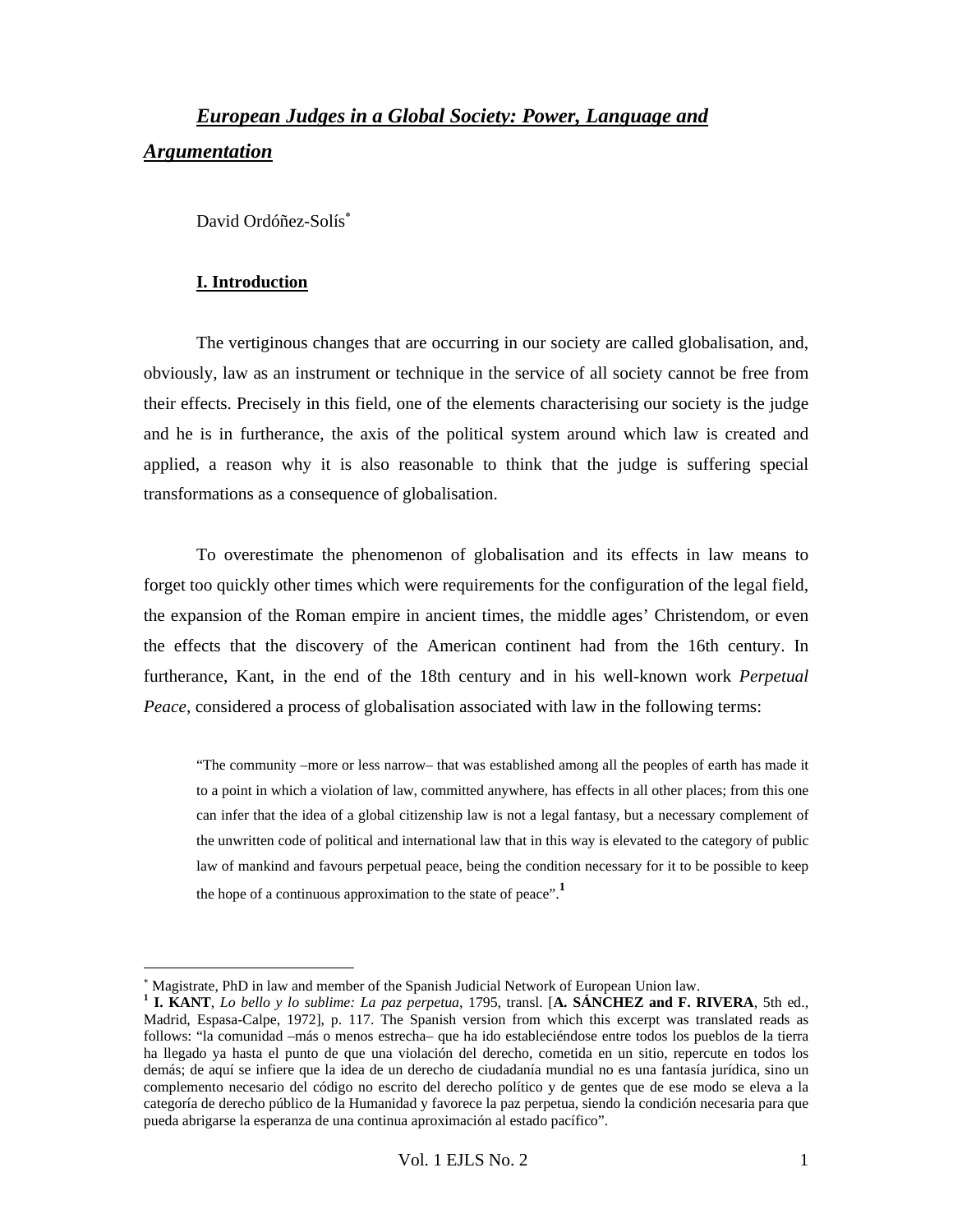In any event, if it was possible to simplify reality so as to better understand it we could bring ourselves closer to the contemporary judge starting from three essential features: the judge is a *power* of the state that, despite its distinctive configurations, is in general limited to the solution of concrete problems;**<sup>2</sup>** the judge uses a very peculiar legal *language*; and it is more and more important that in his/her decisions the judge makes and effort to justify him/herself with a particular *argumentation*, reasoning why a particular option was chosen as the most appropriate among the different possible ones.

It is thus that first of all the judge is a power of the state who, to paraphrase J.L. Austin, "does things with cases",<sup>3</sup> with which its limitations are evident to the extent that it is not the judge who selects the cases but s/he must resolve only those disputes within their conferred competence and must act in accordance with very precise rules of procedure; probably the best articulated of these external limits to judicial power was done by Alexis de Tocqueville by observing closely the political evolution of North-American society in its foundational years from the early 19th century.**<sup>4</sup>** Secondly, the power of the judge is manifested in the solution of cases with words, which highlights the importance of the language of judges, the judicial language,**<sup>5</sup>** from which, as a rule, other powers of the state draw inspiration, for example the Administrations. And, lastly, if something characterises the judicial power it is the necessity to reason its decisions and use arguments that, according to

<sup>&</sup>lt;sup>2</sup> One must precise the effect that the 'constitutionalisation' of the whole legal order has had and the distinctive function and evolution the judicial power has had in each legal system, especially the "constitutional courts", be it the U.S. Supreme Court or continental Constitutional Courts; about the problems created in the U.S., see the work of **L.G. SAGER**, *Juez y democracia. Una teoría de la práctica constitucional norteamericana*, transl. [**V. FERRERES**, Madrid, Marcial Pons, 2007] [Original title: *Justice in Plainclothes: A Theory of American* 

*Constitutional Practice*, New Haven, Yale University Press, 2004]. **<sup>3</sup> J.L. AUSTIN**, *How to Do Things with Words*, transl. [**G.R. CARRIÓ and E. A. RABOSSI**, *Cómo hacer* 

*cosas con palabras*, Barcelona, Paidós, 1982]. **<sup>4</sup> A. DE TOCQUEVILLE**, *La democracia en América*, transl. [**D. SÁNCHEZ DE ALEU**, Barcelona, RBA, 2005], p. 104; who observes: "North Americans have kept these three distinctive characteristics of judicial power; the North American judge can only give a judgment when there is a dispute; s/he does not intervene in particular cases, and in order to act must always wait for the case to be submitted; […] the American judge resembles in all, thus, the magistrates of other nations; but s/he is invested with an immense political power; […] this single fact is the cause: Americans have recognised to judges the right to reason their decisions in the *Constitution* more than in *laws*; in other words, they are allowed not to apply laws they deem unconstitutional". The Spanish version from which this translation was done reads as follows: "Los norteamericanos han conservados estos tres rasgos distintivos del poder judicial. El juez norteamericano sólo puede pronunciar sentencia cuando hay litigio; no interviene sino en casos particulares, y para actuar debe siempre esperar a que se le someta una causa [...] El juez americano se parece en todo, pues, a los magistrados de otras naciones. Pero está revestido de un inmenso poder político. [...] Este solo hecho es la causa: los americanos han reconocido a los jueces el derecho de fundamentar sus decisiones en la *Constitución* más que en las *leyes*. En otros términos, se les permite la no aplicación de las leyes que les parezcan inconstitucionales".

**<sup>5</sup>** See in the North American political sphere the analysis of **R.A. POSNER**, *Law and Literature*, Cambridge (Mass.), Harvard University Press, 1998; especially when he refers to the issue of 'legal texts as literary texts', pp. 209-302; in fact, he dares to evaluate, for example, judge **B.N. CARDOZO** "mostly a purist, was one of the finest judicial writers in our history" [p. 291].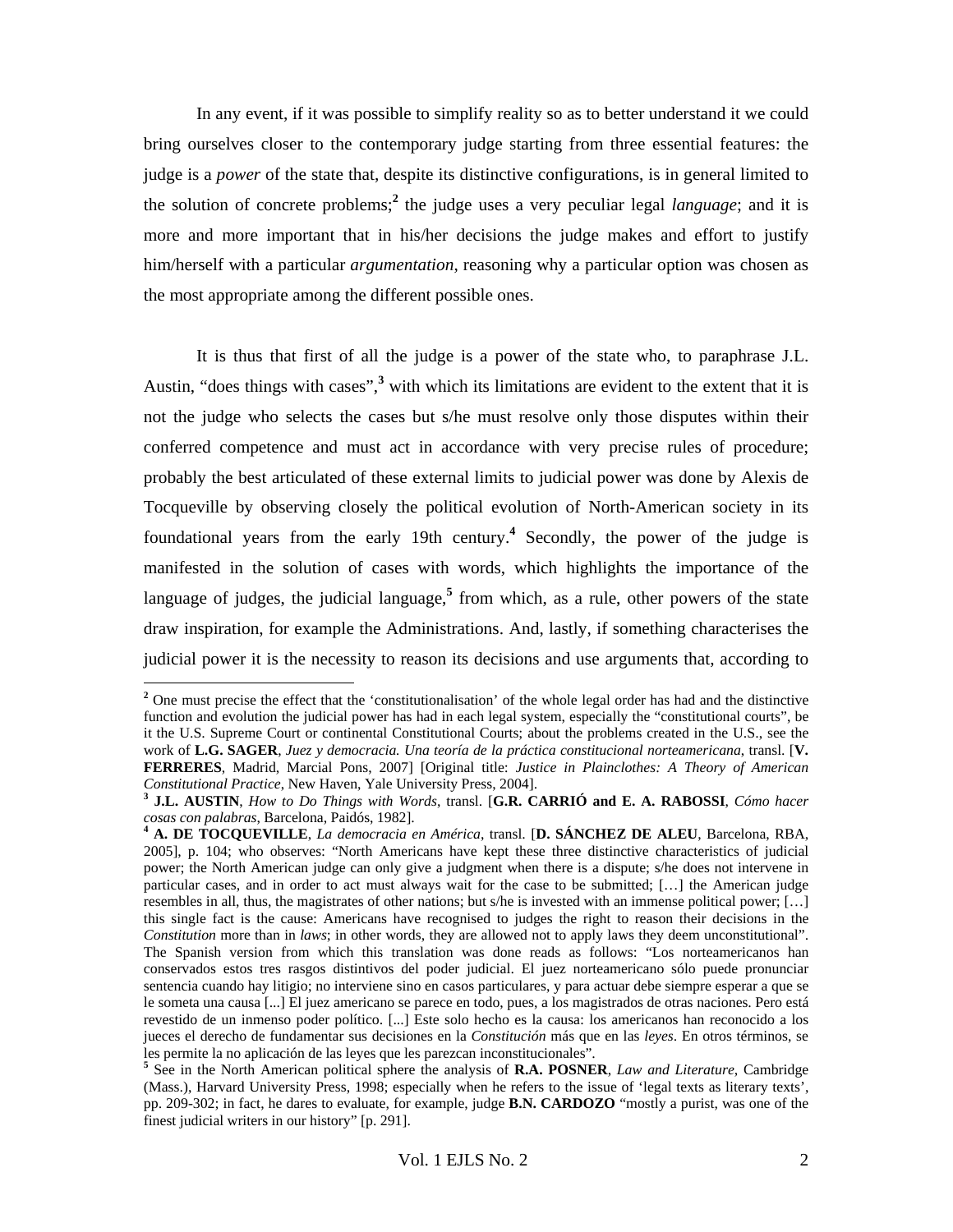orthodox thinking, can only be legal. Even though the decisions of the judge are binding and must be complied with inexorably, the evolution of society allows that judgments are criticised to the point after which it is legitimate to change them, by introducing constitutional amendments, by passing new statutes, or simply changing the judges via the established procedure.**<sup>6</sup>**

It is interesting, thus, to observe in the context of globalisation some relevant aspects of these constitutive elements of the contemporary judge, their power, language and argumentation, and observe it precisely from the European experience; that further can identify these elements easily and almost linearly after the Second World War, in little more than half century. The results of the European experience is the configuration of a judge that should be prepared to face the new perspectives of globalisation, to accommodate a new model of what could be called "judicial cosmopolitanism", understood as the process of establishing international and supranational judicial instances, necessarily supported by an involvement of national judges in the application of a universal order; and that must be developed in "communicative deliberative contexts", what is visible especially in relation to human rights in regional spheres, such as the European and American, and in the global legal space. **7**

### **II. The power of the European judge in the society of globalisation: Constitution, European Union and fundamental rights**

Within the narrow limits imposed upon the judge, s/he has an extraordinary effective power in the cases s/he gets to analyse. In The Federalist, by approving the U.S. Constitution of 1787, the founding fathers of the United States of America considered that the judicial power was "the least dangerous to the rights established by the Constitution, as its capacity to disturb or curtail them will be smaller";**<sup>8</sup>** nevertheless, A. Bickel undertook the duty to warn

**<sup>6</sup> A.M. BICKEL**, *The Least Dangerous Branch: The Supreme Court at the Bar of Politics*, 8th printing, New Haven, Yale University Press, 1976, p. 75; recalls the open battle in the United Status between the Executive, presided by F.D. Roosevelt, and the federal Supreme Court during the period of 1937 and 1942, a period he calls the "great constitutional war".

**<sup>7</sup> G. ZAGREBELSKY**, "Corti costituzionali e diritti universali", *Rivista trimestrale di diritto pubblico,* 2006, pp. 297-311.

**<sup>8</sup> A. HAMILTON**, *El Federalista*, 28 May 1788, No 78, transl. [**I. SÁNCHEZ-CUENCA and P. LLEDÓ**, *Artículos federalistas y antifederalistas: El debate sobre la Constitución americana*, Madrid, Alianza Editorial, 2002], p. 196. The Spanish translation from which this version was derived reads as follows: "menos peligroso para los derechos que establece la Constitución, puesto que su capacidad para perturbarlos o menoscabarlos será menor".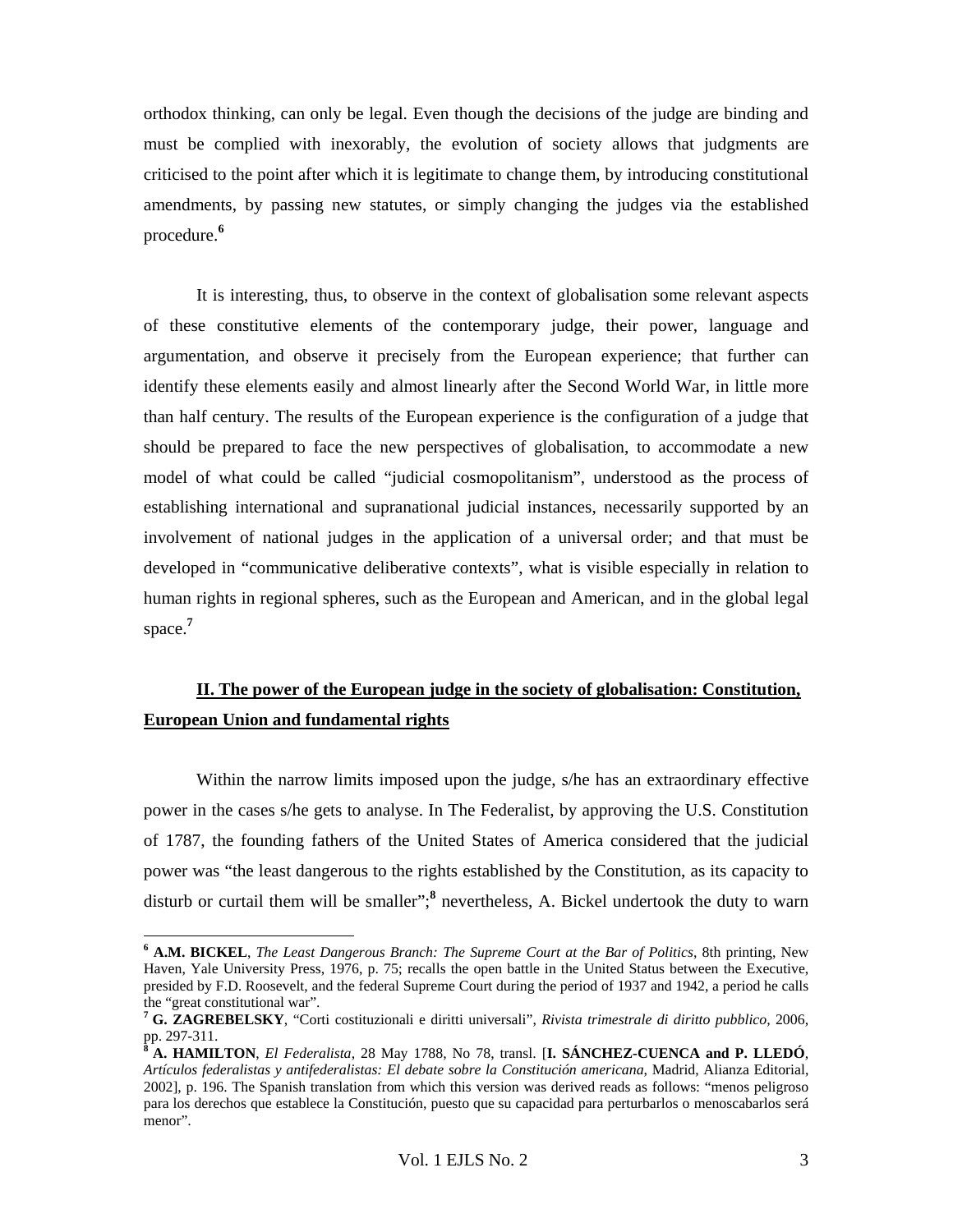about the difficulties of the "compatibility of judicial control with democratic government".**<sup>9</sup>** The same can be observed in present day Europe where the increasing power of judges is evident. This is due, in substance, to the fact that the judge of our days is a constitutional judge, a judge bound to fundamental norms, superior to the very laws enacted by Parliaments. But in the Europe of the last half century a new complementary phenomenon has emerged and, even though it has the same raison d'être, the existence of new fundamental texts, to this the decisive circumstance that these news texts have their own judicial interpreters must be added: thus, next to the judges applying the Constitution and who, in this way, are constitutional judges, a special jurisdiction in the form of a Constitutional Court; but also an international treaty has been adopted, the European Convention of Human Rights, which, nevertheless, via its supreme interpreter, the European Court of Human Rights, has attained the rank of constitutional charter in Europe. Lastly, starting from an initially economic aspiration, the European Union was created, whose Court of Justice of the European Communities consecrated by its own interpretation the community legal order as an order that, taken as a whole and in the fashion of federal constitutional law, has primacy over the laws of the member states of the Union.

Thus, what characterises European judges is their role as constitutional judges applying the Constitution, judges applying the European Convention of Human Rights and judges bound by European Union law. It is necessary to underline that the legal strength of the several fundamental texts -the Constitution, the European Convention of Human Rights and the constitutive Treaties of the European Communities and the European Union- is derived precisely from the intervention of certain courts, either Supreme or Constitutional Courts of the respective member states, or the Strasbourg Court with respect to the 47 states of the Council of Europe,<sup>10</sup> or the Luxembourg Court in the 27 states of the European Union. One could say, to sum up, that the labelling of a judge as constitutional, human rights or supranational is nothing other than a way of appreciating a certain aspect of the 'constitutional' power of the European judge.

 $\overline{a}$ 

**<sup>9</sup> A.M. BICKEL**, *The Least Dangerous Branch: The Supreme Court at the Bar of Politics*, *o c.*, p. 235; the later analysis of **J. HART ELY**, *Democracy and Distrust. A theory of Judicial Review*, Cambridge (Mass.), Harvard University Press, 1980, is complementary. The Spanish quote reads as follows: "compatibilidad del control judicial con el gobierno democrático".

<sup>&</sup>lt;sup>10</sup> The last state to joint the Council of Europe on 11 May 2007, was Montenegro that has also ratified the European Convention of Human Rights.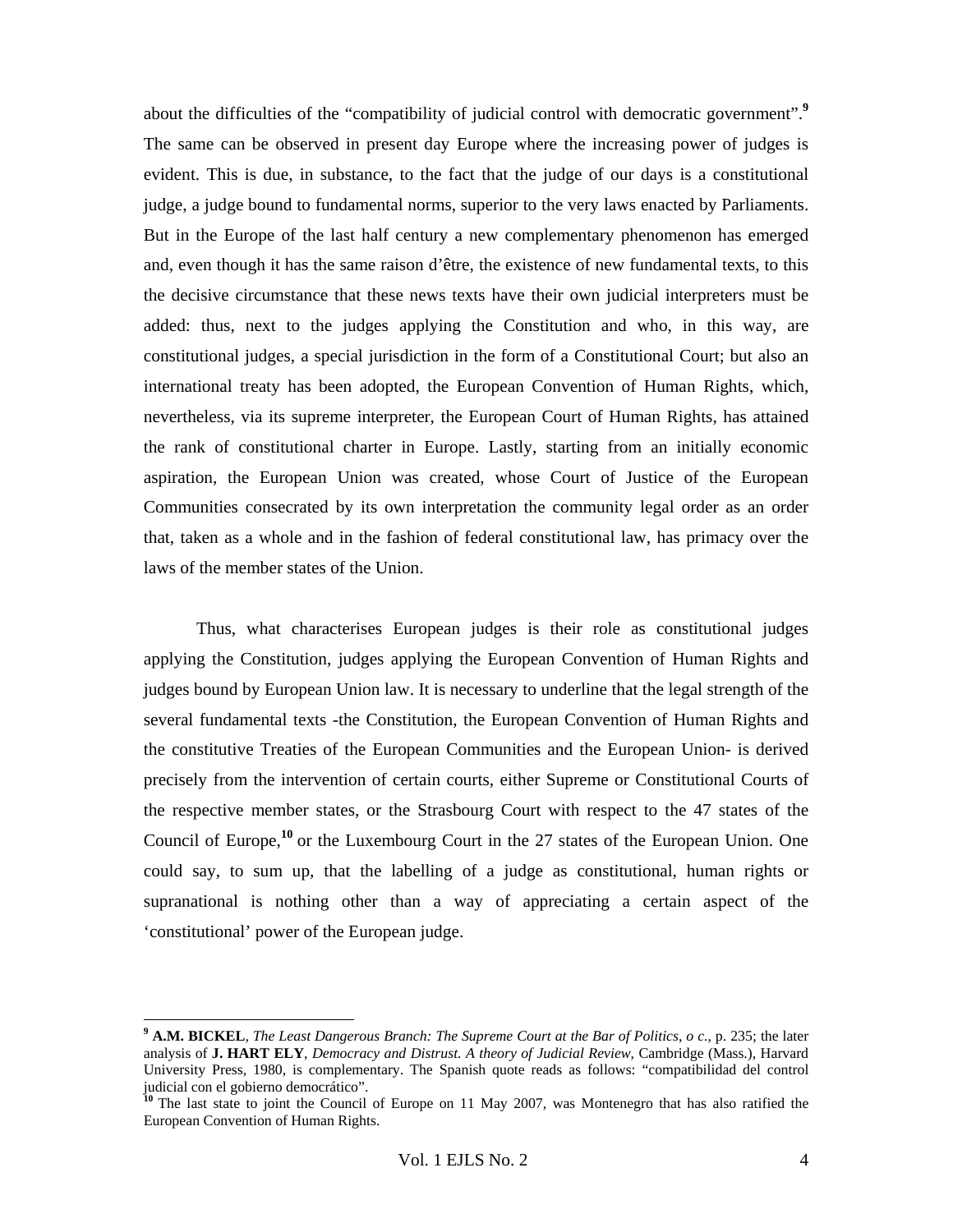The first revolution in contemporary law is derived from the recognition of legal effects of national Constitutions and, consequently, its application by the judges. This transformation was visible in the North American constitutional evolution advocated from its beginning in the realisation of a federation of states and of the supremacy of the federal Constitution, what took place especially in the 19th century and most prominently after the Civil War,**<sup>11</sup>** but was also extended to fundamental rights in particular during the 20th century.**<sup>12</sup>** Nevertheless, in Europe it was in the middle of the 20th century that the pioneer experiences of the 1920s and 1930s in Austria and Spain were crystallised in systems of concentrated control of constitutionality in Italy, Germany and France, expanding afterwards in the 1970s to Southern Europe; and, in the last decade of the 20th century, to countries of Central and Eastern Europe, including the Russian Federation.**<sup>13</sup>**

Without prejudice to national peculiarities, the creation of a Constitutional Court, supreme interpreter of the Constitution, does not presuppose taking away power from ordinary judges to interpret and apply the Constitution, but, except for some national systems, as in the paradigmatic French case, judges can question the constitutionality of the laws themselves before the Constitutional Court. In fact, and without reaching the extreme situation of the North American diffuse control that allows the judge not to apply a law s/he considers unconstitutional, in most of the European judicial systems the judge can review the constitutionality of a law in the Constitutional Court.

As the Constitutions claim normative force, the powers of the judge increase to the point that the direct application of the Constitution is done in prejudice of the supremacy of Parliamentary law. In fact, this effect has been particularly meaningful in two of the great legal systems of Europe, the French and the British, which until recently were still "statutecentered" and their deficiencies were put in evidence precisely by confronting them with other

 $\overline{a}$ 

**<sup>11</sup>** Thus explains, for instance, **C. WOLFE**, *La transformación de la interpretación constitucional*, Madrid, Civitas, 1991, p. 15.

**<sup>12</sup> M. AHUMADA RUIZ**, *La jurisdicción constitucional en Europa. Bases teóricas y políticas*, Navarra, Thomson-Civitas, 2005, p. 34, explains: "the modern conception of judicial review, founding its aim of legitimacy on the protection of constitutional rights and liberties, is now so deeply rooted that it tends to be taken as classic, when it is a product of the second half of the 20th century". The original in Spanish reads as follows: "la moderna concepción de la *judicial review*, la que funda en la protección de los derechos y libertades constitucionales su pretensión de legitimidad, está ahora tan arraigada que tiende a tomarse por clásica, cuando es un producto de la segunda mitad del siglo XX".

<sup>&</sup>lt;sup>13</sup> The best known expression in Europe of the normativity of the Constitution, and, especially, of constitutionally recognised fundamental rights is drawn from Germany and the Basic law of Bonn of 1949 the Article 1 § 3 of which determines that fundamental rights "bind the legislature, the executive, and the judiciary as directly applicable law".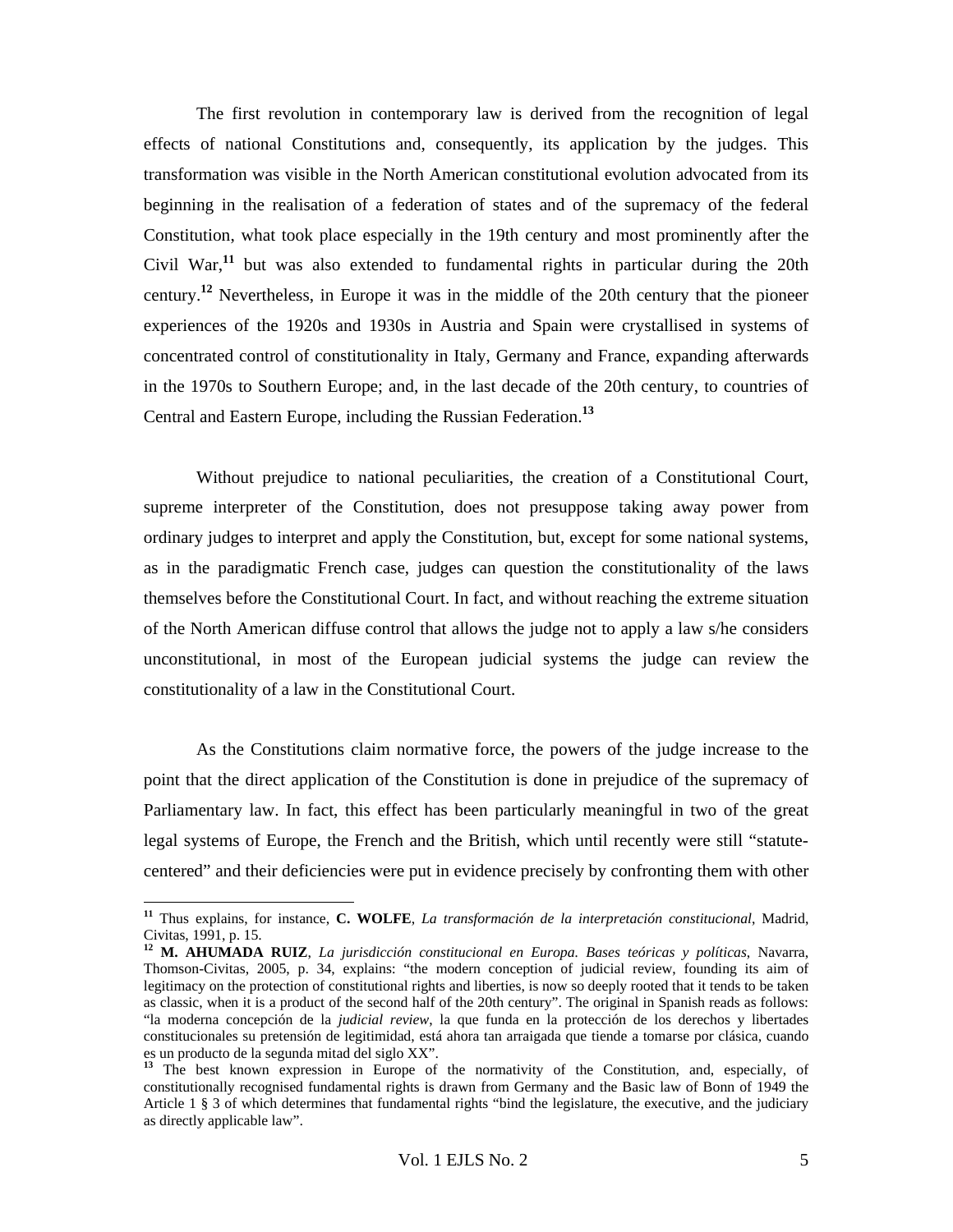orders applicable in France and the United Kingdom with respect to European Union law and the law derived from the European Convention of Human Rights. Thus, for example, the role of the European human rights judge, in the case of the UK, has led to the adoption of a quasiconstitutional statute as the Human Rights Act of 1998.**<sup>14</sup>** And the same can be said about the effect of the reception of European Community law in the United Kingdom and in France. There, complex challenges to the constitutionality of national laws have been especially paradoxical. National laws are not immune to the effects of Union law, in that they are susceptible to judicial suspension ('disapplication'), as demonstrated by Factortame in the UK,**<sup>15</sup>**or can be the subject of a 'conventionality' review, as in France.**<sup>16</sup>**

As U. Breccia has pointed out, this increase in the powers of the judge is manifested in a complementary way in a "return to law", as a wider point of reference than the law itself, and in an "increase of the responsibility of the interpreters".**<sup>17</sup>**

The penetration of the supranational judge, configured in the framework of the European Communities and the European Union, has had in practice a revolutionary effect similar to the one that produced the consideration of the Constitution as a fundamental norm; probably the new factor is that the supranational judge must apply, *mutatis mutandis*, another constitutional order in the internal order. And this transforming effect has been essential in national legal systems. In fact, the Court of Justice of the European Communities, as it evolved from its condition of mere "judge of the market" towards a "constitutional judge", has developed some structural principles of Union law -the primacy of Community law over municipal law, the direct effect of Community law and the liability of national authorities for violations of Community law- and has configured a law that, despite any reticence it may bring, resembles faithfully a federal law the objective of which is to solve the problems raised by the relations this federal law must maintain with the laws of the states of the federation.**<sup>18</sup>**

<sup>&</sup>lt;sup>14</sup> **I. CRAM**, "Judging Rights in the United Kingdom: The Human Rights Act and the New Relationship between Parliament and the Courts", *Review of Constitutional Studies / Revue d'études constitutionnelles,* 2006, pp. 53-

<sup>82.&</sup>lt;br>
<sup>15</sup> **E.C.J.,** Case C-213/89, *Factortame and others*, 1990, *Rec.* p. I-2433.

<sup>&</sup>lt;sup>16</sup> **G. PROTIERE and P. BLACHER**, "Le Conseil constitutionnel, gardien de la Constitution face aux directives communautaires", *Revue française de Droit constitutionnel*, 2007, pp. 123-144.

<sup>&</sup>lt;sup>17</sup> U. BRECCIA, "Immagini della giuridicità contemporanea tra disordine delle fonti e ritorno al Diritto", *Politica del Diritto*, 2006, pp. 361-384. **<sup>18</sup> M. POIARES MADURO**, *We, The Court: The European Court of Justice and the European Economic* 

*Constitucion; A Critical Reading of Article 30 of the EC Treaty*, Oxford, Hart, 1998.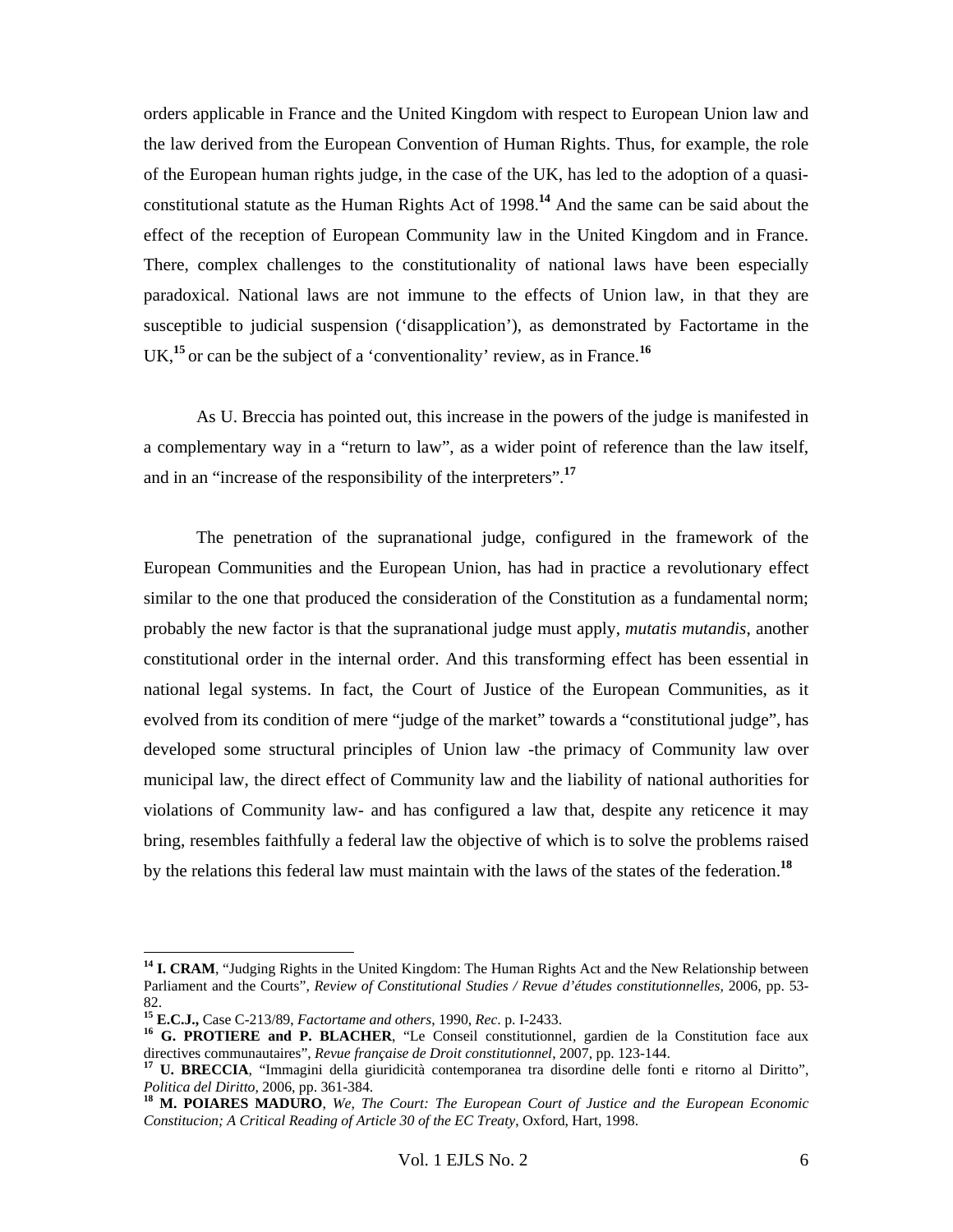If the relations between European Community law and the laws of the member states are so similar to the ones peculiar to federal law, the judicial system of the European Union responds precisely to this same federal institutional scheme and counts on judges of the federation, of the European Union, the Community Courts seated in Luxembourg, and the national judges that also act as judges of the European Union.**<sup>19</sup>**

Precisely the preliminary ruling system constitutes the most paradigmatic example of a procedure of 'federal' collaboration between national judges and the Court of Justice. In this sense, without the richness of this special way of access to the Luxembourg Court, European Community law could not have become what it is nowadays. For example, it is unlikely that in a direct action, such as the action for annulment, damages, etc., which deals with merely administrative or constitutional questions among the European institutions, could have created a jurisprudential doctrine about direct effect, primacy and liability. The same can be said about the action of non-compliance, put in the hands of the Commission or even of the member states and that, definitely, resembles and builds on the Luxembourg Court, an arbitral tribunal on the compliance of obligations derived from European Community law. In turn, in preliminary rulings and without prejudice to the prudence sometimes shown in answers to national judges, the Court of Justice resolves concrete cases of citizens.

In the evolution of the same action for non-compliance the procedure adopted, of fundamentally intergovernmental character, has been adapted in such a way to the new profiles of European integration that the classic technique of International law is softened and adapted to a focus more concerned with the resolution of questions asked initially to the European Commission but that in fact try to resolve complaints or disputes of the citizens.

For this reason the Court of Justice often resolves by two simultaneous judgments a preliminary ruling and an action of non-compliance; obviously, the jurisprudential doctrine is the same but the formal answers from the Court of Justice to the action of non-compliance and the preliminary ruling are different; in the first case the non-compliance from a member state is declared and in the second one there is an indication to the national judge on how s/he should resolve the dispute affecting the citizen.**<sup>20</sup>**

<sup>&</sup>lt;sup>19</sup> D. RUIZ-JARABO COLOMER, *El juez nacional como juez comunitario*, Madrid, Civitas, 1993.<br><sup>20</sup> Thus illustrate, for example, the two judgments of the Court of Justice of the European Communities, of 27 October 2005, about public contracting; in the first judgment, about a case that was pending before a Spanish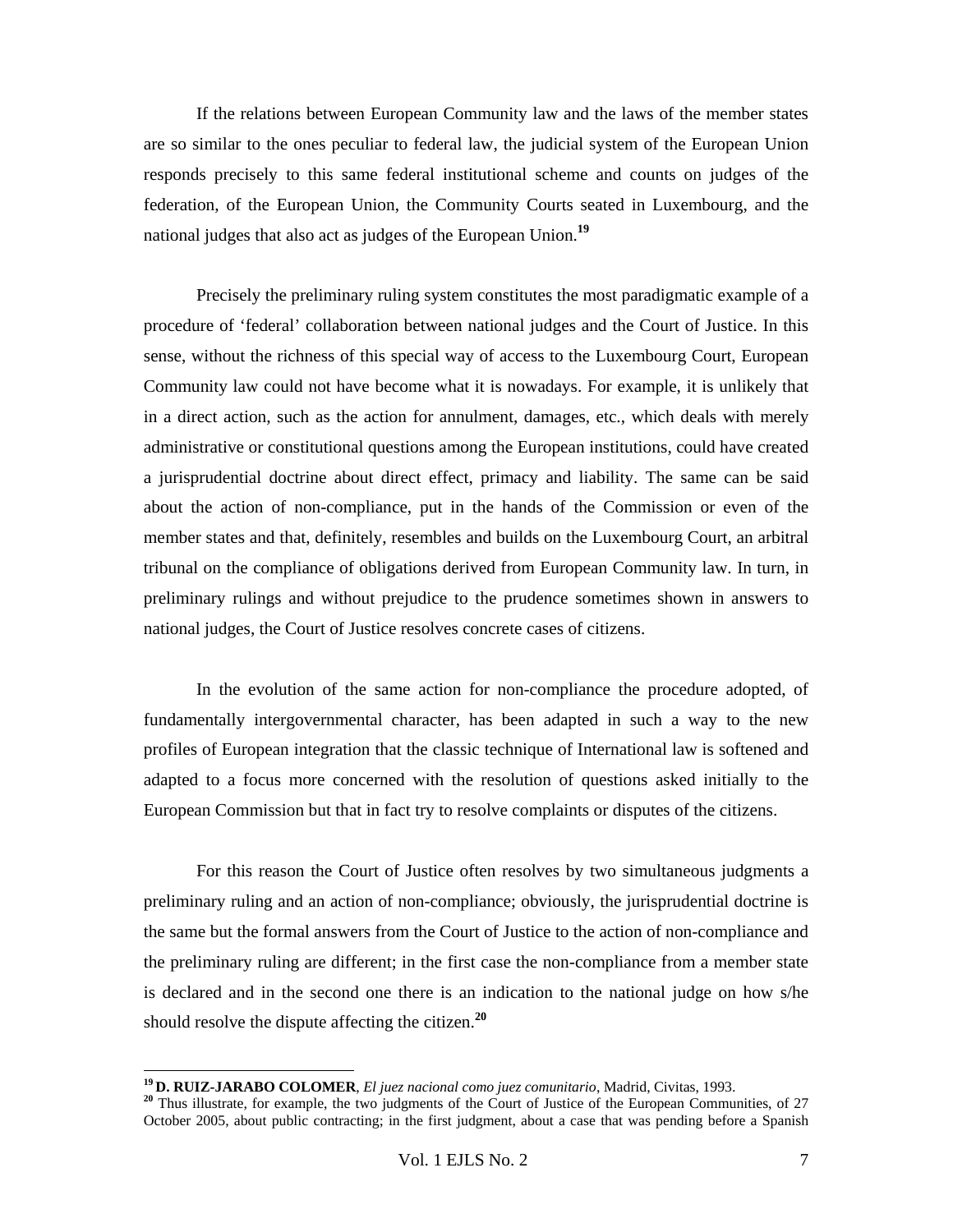But it is also important to underline that the jurisdictional activity of the Court of Justice of the European Communities is very meaningful if one refers to statistics in accordance with which in 2006 preliminary rulings represented 46.32% of the cases started before the Court; further, in 2006 of the 389 judgments, 192 were preliminary rulings and 111 were judgments relative to the non-compliance by the authorities of member states. From an evolutionary point of view, from 1952 to 2006, the Court of Justice has given 7,178 judgments and during this same period 5,765 preliminary rulings from national judges have been registered in the Luxembourg Court.**<sup>21</sup>**

In the past decades the Court of Justice has added to its work as "judge of the market" that of "human rights judge", a task facilitated with the adoption in December 2000 by the European Union institutions of the Charter of Fundamental Rights of the European Union. It must be stressed that even in the language one can appreciate a qualitative change: one does

judge, the *Audiencia Nacional* (C-234/03, Contse, S.A., *Rec*. p. I-9315), the Community Court answered in these terms: "It follows from all the foregoing considerations that *Article 49 EC precludes a contracting authority* from providing in the tendering specifications for a public contract for health services of home respiratory treatment and other assisted breathing techniques, first, for an admission condition which requires an undertaking submitting a tender to have, at the time the tender is submitted, an office open to the public in the capital of the province where the service is to be supplied and, second, for evaluation criteria which reward, by awarding extra points, the existence at the time the tender is submitted of oxygen production, conditioning and bottling plants situated within 1 000 kilometres of that province or offices open to the public in other specified towns in that province, and which, in the case of a tie between a number of tenders, favour the undertaking which was already providing the service concerned, in so far as those elements are applied in a discriminatory manner, are not justified by imperative requirements in the general interest, are not suitable for securing the attainment of the objective which they pursue or go beyond what is necessary to attain it, which is a matter for the national court to determine"; and in the second judgment, addressing an action for non-compliance Commission / Spain (C-158/03, not published in the *Rec*.), the Court of Justice concluded declaring "that *the Kingdom of Spain has not complied with its obligations by virtue of Article 49 EC by including* in the list of conditions for a public contract of sanitary services of residential respiratory therapies and other techniques of assisted ventilation, on the one hand, a requirement of admission that forces the procuring company to dispose, in the moment of presenting the offer, of an office open to the public in the province in which the service must be rendered or, in its case, in the capital and, on the other hand, some criteria of valuing of offers that, in order to give additional points, take into consideration the existence, in this same moment, of production and packaging facilities located, according to the case, in Spain or at least 1,000 km from the province in question, or offices open to the public in other determined locations of the latter, and that, in case of a tie among several offers, the company that has previously rendered the service in question". The original in Spanish, from which no official English translation is available, reads as follows: "que *el Reino de España ha incumplido las obligaciones que le incumben en virtud del artículo 49 CE al incluir* en el pliego de condiciones de un contrato público de prestación de servicios sanitarios de terapias respiratorias domiciliarias y otras técnicas de ventilación asistida, por una parte, un requisito de admisión que obliga a la empresa licitadora a disponer, en el momento de la presentación de la oferta, de una oficina abierta al público en la provincia en la que debe prestarse el servicio o, en su caso, en su capital y, por otra parte, unos criterios de valoración de las ofertas que, a efectos de atribuir puntos adicionales, toman en consideración la existencia, en ese mismo momento, de instalaciones de producción, de acondicionamiento y de envasado ubicadas, según el caso, en España o a menos de 1.000 km de la provincia de que se trate, o de oficinas abiertas al público en otras localidades determinadas de esta última, y que, en caso de empate entre varias ofertas, favorecen a la empresa que haya prestado anteriormente el servicio de que se trata".

**<sup>21</sup> E.C.J.**, *Activity Report 2006*, Luxembourg, Opoce, 2007,

http://curia.europa.eu/es/instit/presentationfr/index.htm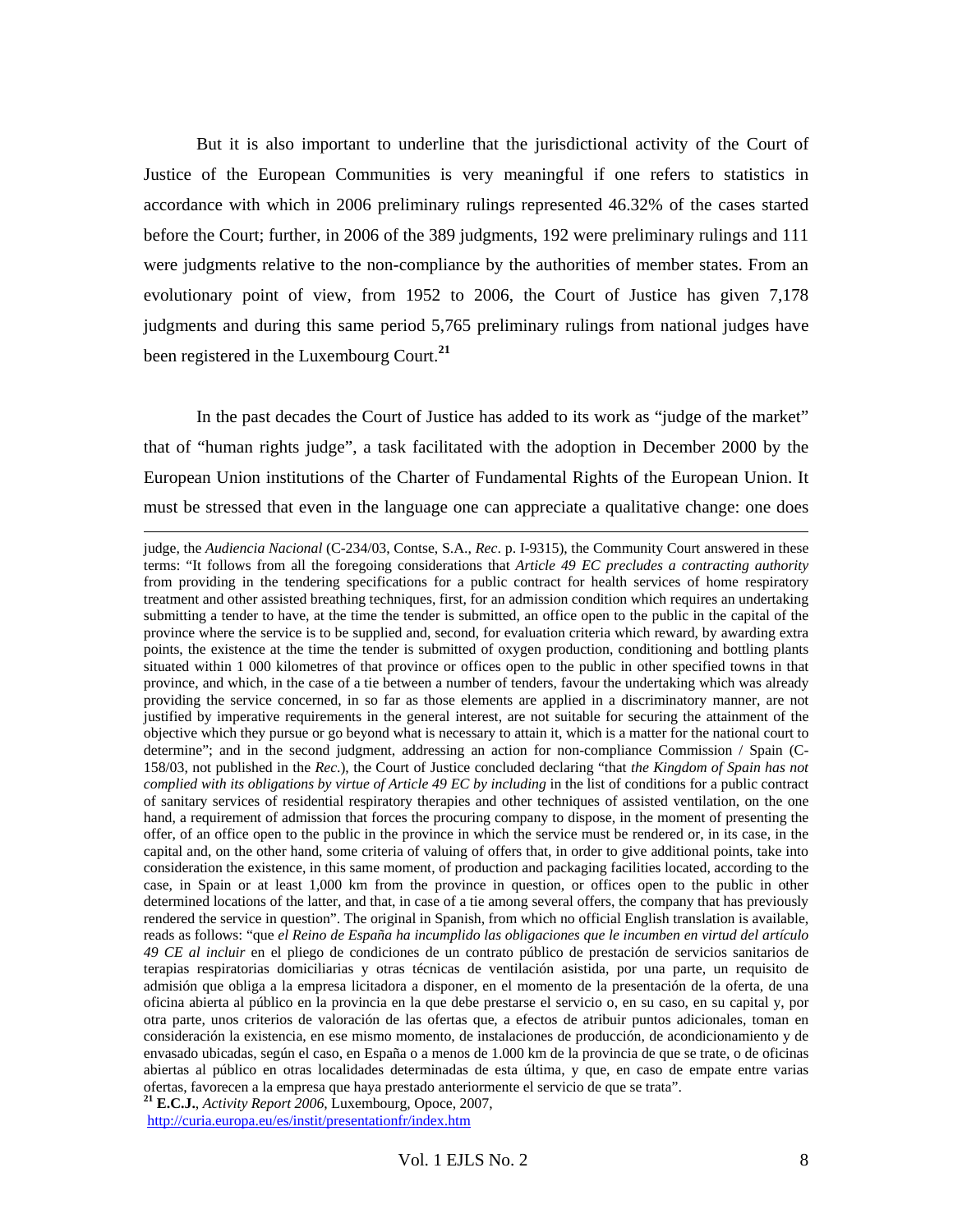not speak in the European Union, as it is normal in the international arena, of "human rights" but of "fundamental rights", that is, the terminology used in continental Europe, by German influence, to refer to "constitutional rights"; this is due, definitely, to the technique of this very Court of Justice in deriving its interpretation from "the constitutional traditions common to the member states".

To sum up, the Court of Justice is acquiring a new, more constitutional profile than it was initially possible to imagine, what is derived from a revised judicial structure in the last two decades with the constitution of a Court of First Instance and a specialised Court of Public Service.**<sup>22</sup>** Definitely, the European Union Court faces new challenges, especially after the enlargement of the European Union to 27, but the elevation of European Union law to Constitutional law in the member states and its consideration as a constitutional norm by community courts and national courts in applying Union law is uncontestable.

Lastly, the protection of fundamental rights is connected to the recognition of the normative value of the Constitutions in which they are proclaimed. Even if one could think that in the North American case since 1791 the Bill of Rights of the Constitution had effects upon the interpretation of the Supreme Court, what happened is that it was necessary to wait until the 20th century for North America to make the effective judicial protection of individuals' fundamental rights a reality. In the European case, the point of departure is much clearer as until the second half of the 20th century one could not properly speak of judicial protection of fundamental rights. And this protection has been undertaken at the same time as the several democracy waves: in the late 1940s and 1950s in France, Italy and Germany; in the 1970s and 1980s in Southern Europe; and in the 1990s in Central and Eastern European countries.**<sup>23</sup>**

This judicial protection of constitutional rights has been strengthened by the work of the European Court of Human Rights in the application of the European Convention of Human Rights of 1950. Even if the evolution of the Strasbourg Court from its inception in

 $\overline{a}$ 

**<sup>22</sup> G. DE BÚRCA and J.H.H. WEILER**, *The European Court of Justice*, Florence, European University Institute, 2001.

<sup>&</sup>lt;sup>23</sup> Certainly each country has had its own evolution when it comes to the judicial recognition of fundamental rights; thus, for example, in the case of France it was the *Conseil Constitutionnel* who, through its decision of 16 July 1971, undertook a revolution expressed in four words: "vu la Constitution *et notamment son préambule*" what made that the revolutionary Declaration of 1789 acquired, almost two centuries later, full constitutional normativity.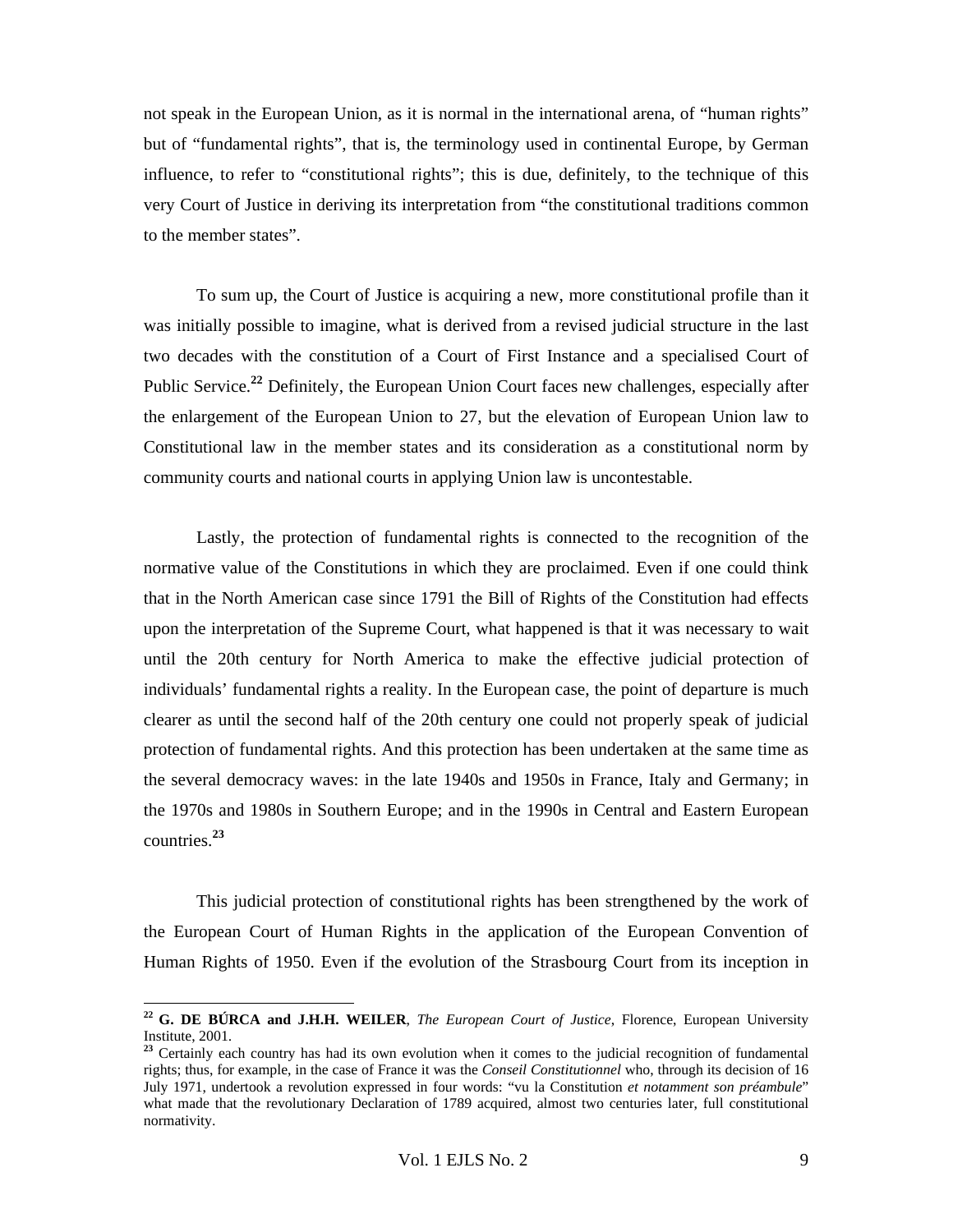1959 has been gradual, in it one can appreciate an opening to the presentation of individual complaints that has been made fully effective from the entry into force of Protocol 11 on 1st November 1998. But in any event the jurisprudential repository achieved until this moment was already impressive.

The European Court of Human Rights, which applies the European Convention to which there are already 47 states Parties, has experienced a spectacular increase in the number of cases what has supposed an extraordinary judicial response to the point that in 2006 in Strasbourg 47,733 complaints were received and 1,560 judgments were given. While in the foundational stage of the European Court, from 1960 to 1998, it had not given more than 837 judgments, from 1998 to 2006 the number of judgments rises to 5,655.**<sup>24</sup>**

Thus, once a critical mass of judicial decisions is obtained, the most important challenge faced by the Strasbourg Court is in facing the risk of a judicial collapse. In response to such a concern on 13 May 2004 Protocol 14 was signed, and it is awaiting only the last and necessary ratification, the 47th, from the Russian Federation. In this protocol important institutional and procedural changes are proposed: for example judges would be elected for a non-renewable term of 9 years (new Article 23 of the Convention); the function of admitting complaints now left to a committee of three judges would be undertaken by a single judge (new Article 27 of the Convention), and the committees would have the possibility to give judgments on matters where there is a settled jurisprudence (new version of Article 28 of the Convention); the Human Rights Commissioner of the Council of Europe would have the possibility of presenting written observations and participating in the public hearing (new Article 36 § 3 of the European Convention). A possibility of enforcement of judgments before the European Court to the Council of Minister is also foreseen (new Article 46 of the Convention); lastly, the adherence of the European Union is made possible (Article 59 § 2 of the Convention).

The institutional relation between the development of the European Union and the protection of human rights in Europe has been the work of judges. On the one hand, the Court of Justice of the European Communities, before it could rely on a Charter of Fundamental Rights of the European Union, already referred since 1974 to the common constitutional

**<sup>24</sup> E.C.H.R.**, *Report 2006*, Strasbourg, 2007,

http://www.echr.coe.int/ECHR/EN/Header/Reports+and+Statistics/Reports/Annual+surveys+of+activity/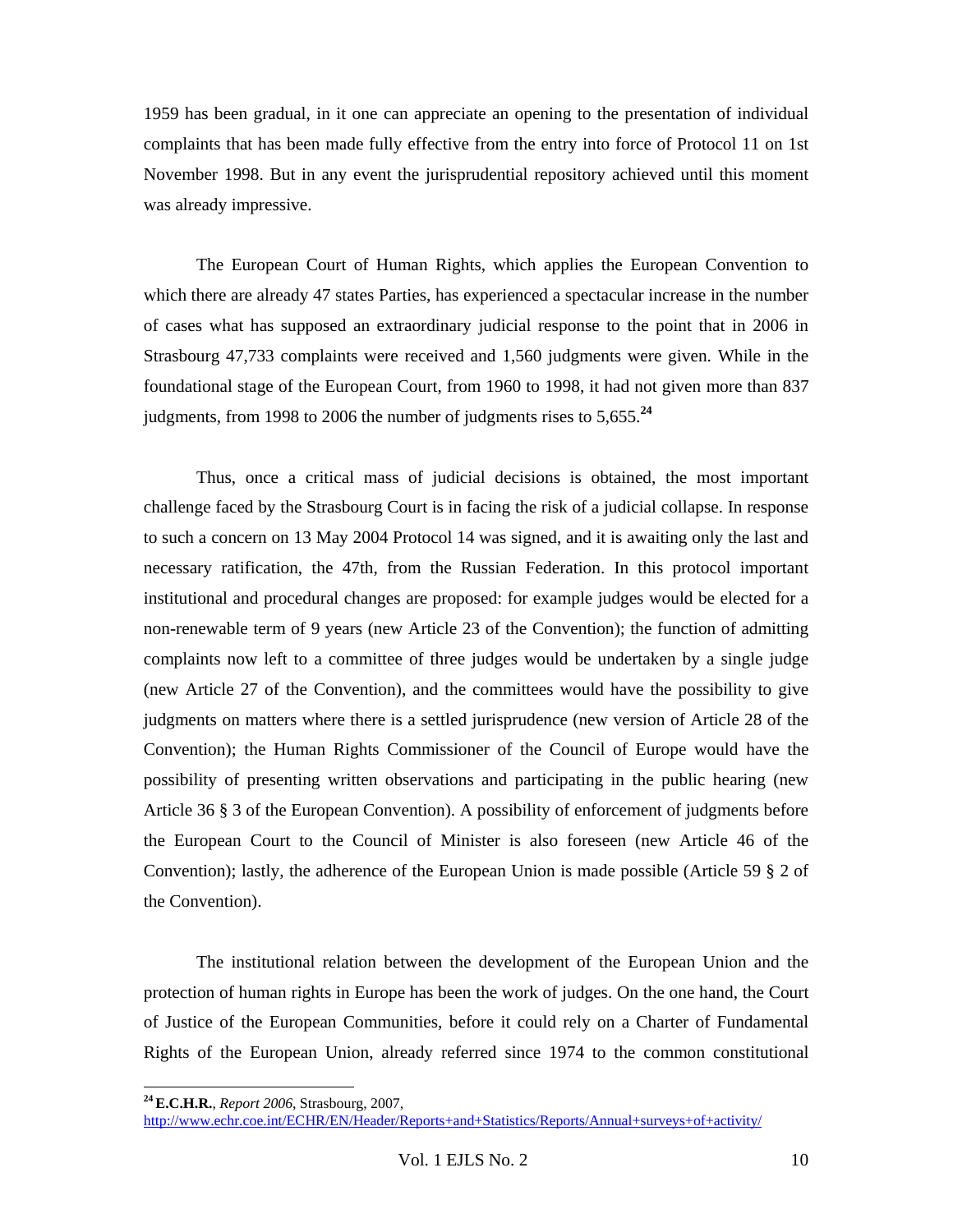traditions, to the European Convention and its interpretation by the European Court of Strasbourg.<sup>25</sup> In the same way, the European Court has been, to the greatest possible extent, respectful of jurisprudential developments of the Court of Justice of the European Communities even though it has reminded the connection of the European Union Institutions, including the Court of Justice itself, to the European Convention and the doctrine of the European Court itself.**<sup>26</sup>**

Thus, in the characterisation of the European judge, the complementary traits, characteristic of a constitutional jurisdiction, a supranational jurisdiction and a fundamental rights jurisdiction, relative to the several levels in the exercise of jurisdiction merge: in every state, in the European Union or on the European scene. It should be noted that, in any case, each judicial instance unequivocally aspires to simple, proper, and full constitutional jurisdiction.

### **III. The language and argumentation of contemporary European judges: The convergence of models**

The external aspect of judicial language and the internal structure of a judge's discourse are connected and have a series of implications of particular importance not only within law but also in the political conception of the functions and powers performed by judges in society. In this way, for example, Michel Troper considers that the 'motivation' constitutes an ideology that dons a mask and dissimulates the reality of power with the value of law, but also in the structure of the motivation lies its autonomy for at the same time the power is shaped, it is limited.**<sup>27</sup>**

Both the language and the argumentation of judges depend, to a large extent, of the legal tradition to which they belong. A long time ago, Neil MacCormick has presented in a simple yet particularly penetrating way the difference between two cultural traditions, the Continental European and the Anglo-Saxon, and explained how they are translated into the language of the judges, and also in their way of reasoning and argumentation:

<sup>&</sup>lt;sup>25</sup> E.C.J., Case C-4/73, *Nold*, 14 May 1974, *Rec.*, p. 491, § 13.

<sup>&</sup>lt;sup>26</sup> E.C.H.R., Matthews v. United Kingdom, 18 February 1999, §§ 32-33 and 39; E.C.H.R., Bosphorus v. Ireland, 30 June 2005, §§ 159-165.

**<sup>27</sup> M. TROPER**, "La motivation des décisions constitutionnelles", in *La motivation des décisions de justice*, Brussels, Bruylant, 1978, pp. 301-302.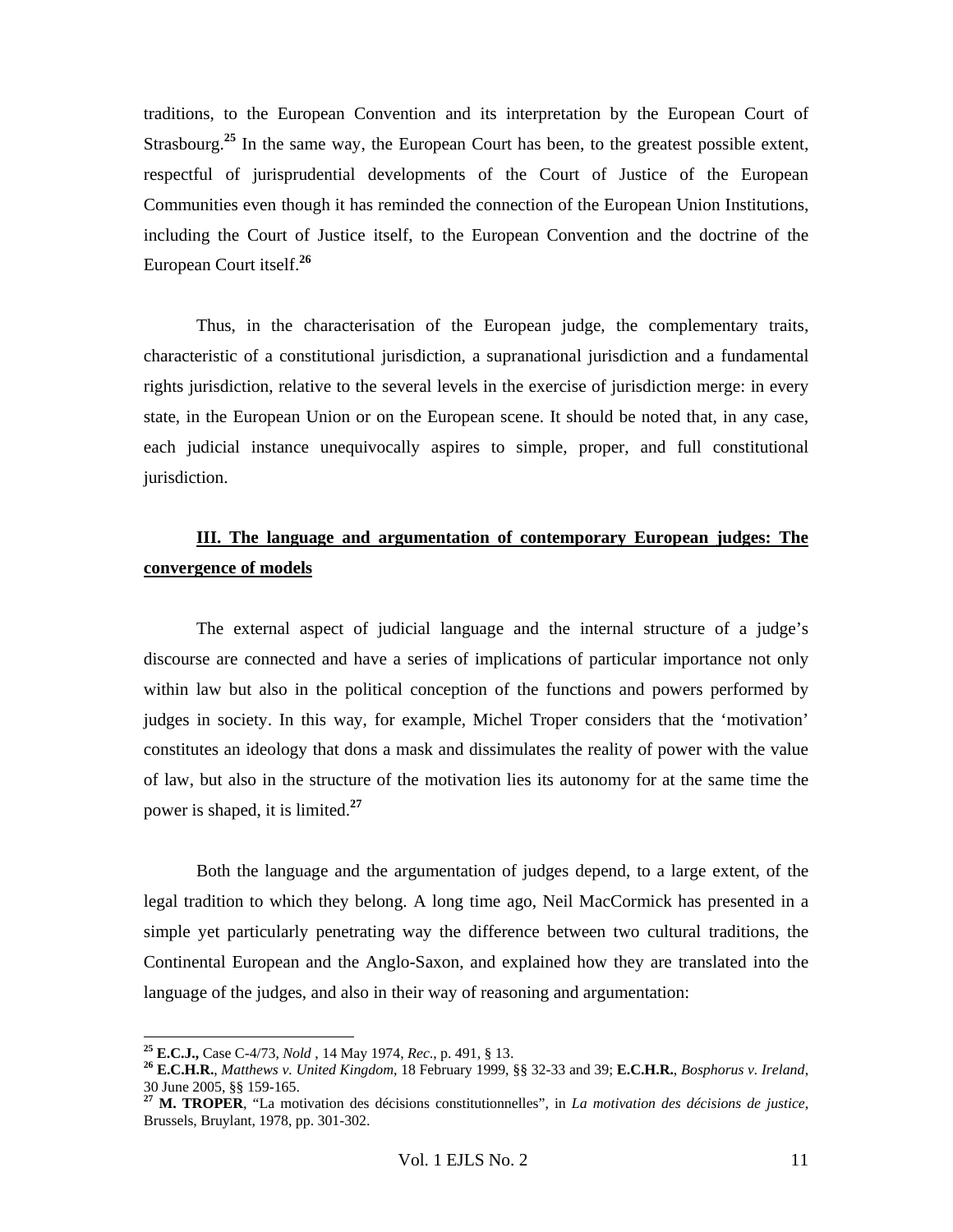"The contrast is sometimes considered as that between deduction and induction, sometimes as that between law as science and law as art. Certainly, I have the impression that in Continental Europe, with its tradition of a career judiciary recruited from among gifted and relatively young men and women, there is much emphasis (perhaps there has to be) on the idea of judging as a science which can be learned and which must be practised with an impersonal rigour. In Britain, on the other hand, it is not the trained scientist but the practised artist who, having distinguished himself in a long period of practise in advocacy, is eventually summoned on to the bench to be a judge. And in that role it would almost be true to say that he is being called to a more exalted practice of the same art as before, rather than graduating to a wholly different mode of thought and activity."**<sup>28</sup>**

Now, these social differences and the corresponding sensitivities derived from the civil law and common law traditions fade away and converge in the European judges appreciating some new judicial models in continuous evolution and that are represented by the Court of Justice of the European Communities and the European Court of Human Rights; the Luxembourg one as the direct heir of the Roman-Germanic legal tradition -as one can deduct from the establishment of the European Communities in the 1950s as a French signal particularly relevant through one of the drafters of the ECSC Treaty, Professor Paul Reuter-, and the Strasbourg more influenced by the Anglo-Saxon legal culture – to the extent that the United Kingdom has participated since the beginnings of the European system of human rights protection, unlike the Common Market and its institutions until its adherence in 1973. In any event, the transformation points towards the achievement of a transparent language, adjustable to the demands of the democratic principle and the requirements of a judicial argumentation that, definitely, legitimises the exercise of judicial power. The result has manifested itself in a fertile dialogue among the judges, not exempt from tensions and polemic, that gradually configured an embryonic European judicial power; or, if preferred, an European judicial space open to debate and controversy.

**<sup>28</sup> N.D. MACCORMICK**, "The Motivation of Judgements in the Common Law", in *La motivation des décisions de justice*, Brussels, Bruylant, 1978, pp. 168-169. The Spanish translation from which the current version has been derived reads as follows: "En unos casos el contraste que resulta sería al equivalente al que existe entre deducción e inducción, y en otros se correspondería con el que se produce entre el derecho como ciencia y el derecho como arte. Tengo la impresión de que en la Europa continental, con su tradición de jueces de carrera reclutados entre hombres y mujeres brillantes y relativamente jóvenes, se tiene muy en cuenta, quizás tendría que ser así, que la tarea de juzgar es una ciencia que debe ser aprendida y que debe ser practicada con un rigor impersonal. En cambio, en Gran Bretaña no es un científico entrenado sino un artista práctico el que, habiéndose distinguido durante un amplio período de práctica en la abogacía, finalmente es llamado al estrado para ser juez; y en esta función se puede constatar que es convocado para realizar la más conspicua práctica del mismo arte que ya practicaba con anterioridad y que propiamente no le exigirá un modo de pensar y una actividad diferente de la desarrollada con anterioridad".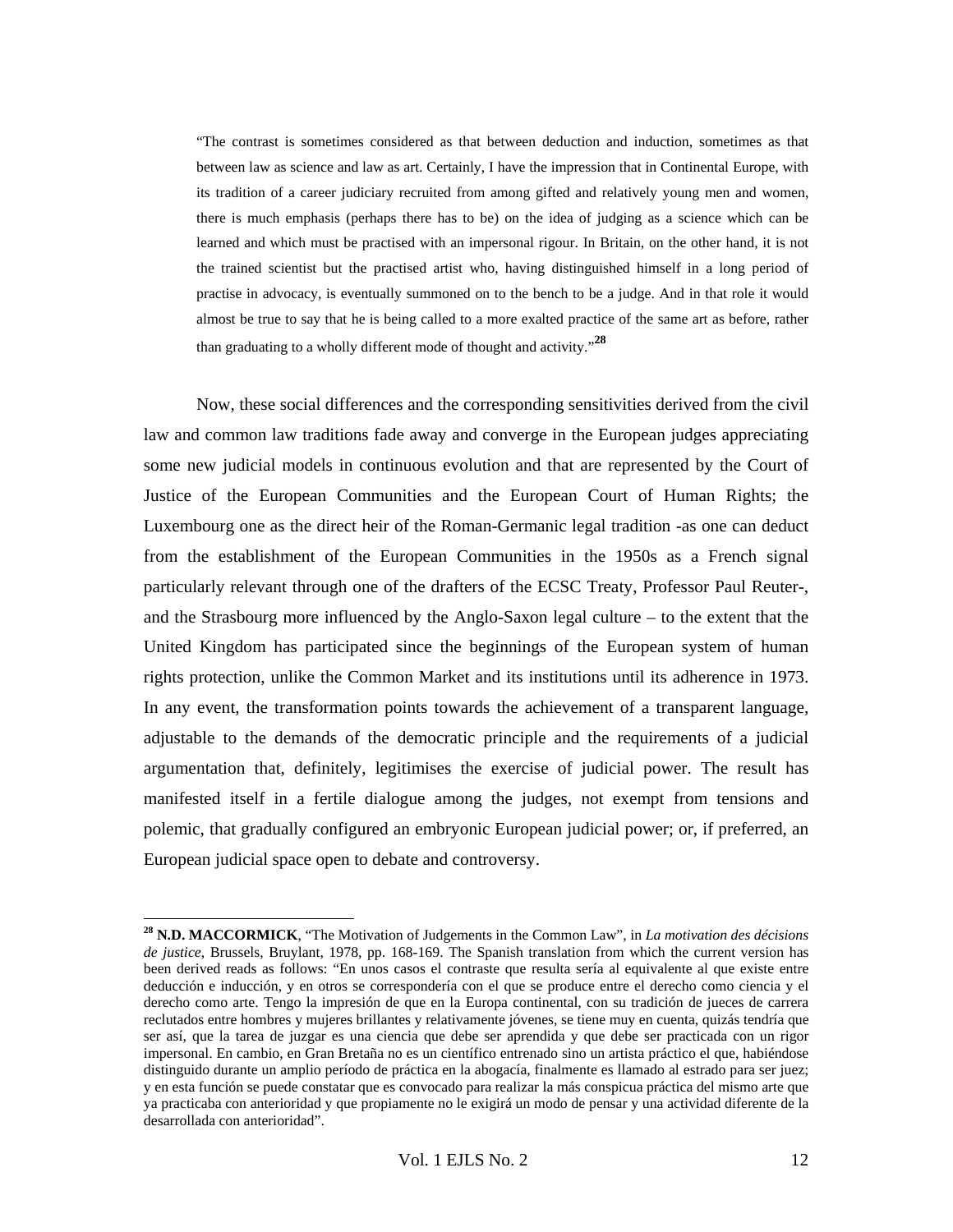The expansive force of democracy has also left some of its effects in the power of the judges, and, by influence of these, in the other powers of the state.**<sup>29</sup>** Now, traditionally one tends to think that judicial language, more than clarifying, tries to obscure the reasons behind the judicial decision; nevertheless, democratic values, of unveiling the powers that belong to the people, of the *arcana imperii*, require that the exercise of power is clarified, require power to be exercised in the most transparent way possible.**<sup>30</sup>**

In this way, the first demand imposed on the judge, or to who exercises judicial power, is that s/he understands what s/he is saying and, secondly, it is required that the *raison d'être* of the judicial decisions is explained, since modernly it is also necessary that the mandates are accepted and it is required, thus, that arguments are given why the decision is adopted in a certain way. About this one can affirm as a sign of our times, as Viola and Zaccaria indicate, that "law is a task consisting of inoculating reasonability into the exercise of authority".**<sup>31</sup>**

In fact, to refer to the power of persuasion of the judge has an evident 'valorative' burden as to what are the powers of the judge and what her/his function in current society presupposes.**<sup>32</sup>** It is commonplace to consider that the motivation of decisions constitutes an

**<sup>29</sup> A. DE TOCQUEVILLE**, *El Antiguo Régimen y la Revolución*, 1856, transl. [**A**. **HERMOSA ANDUJAR**, Madrid, Istmo, 2004], p. 171, recalled, nevertheless, that in pre-revolutionary France "the administration itself had borrowed much of the language and uses of justice. The king felt always obliged to motivate his decrees and expose the reasons before concluding; the council laid down decrees preceded by large preambles; the prefect notified his ordinances through an usher. In the bosom of all the administrative bodies of ancient origin -such as, for example, the one of treasurers in France of the elected ones-, matters were discussed publicly, being decided after the arguments. All these habits, al these forms constitute so many other barriers to the arbitrariness of the prince". The Spanish version from which this translation was done reads as follows: "La propia administración había tomado mucho en préstamo del lenguaje y de los usos de la justicia. El rey se sentía siempre obligado a motivar sus edictos y a exponer sus razones antes de concluir; el consejo emanaba decretos precedidos de largos preámbulos; el intendente notificaba sus ordenanzas por medio de un ujier. En el seno de todos los cuerpos administrativos de origen antiguo -como, por ejemplo, el de los tesoreros de Francia o el de los elegidos-, los asuntos se discutían públicamente, decidiéndose después de los alegatos. Todos esos hábitos, todas esas formas constituían otras tantas barreras al arbitrio del príncipe".

**<sup>30</sup> L. WITTGENSTEIN**, *Tractatus logico-philosophicus*, 1918, transl. [Madrid, Alianza, 1993], formulated a proposition 4,116 the literal application of which would do much good to judicial language: "one it can even be thought of, it can be thought of clearly; when it can be expressed, it can be expressed clearly". The Spanish version from which this translation was done reads as follows: "Cuanto puede siquiera ser pensado, puede ser pensado claramente. Cuanto puede expresarse, puede expresarse claramente".

**<sup>31</sup> F. VIOLA and G. ZACCARIA**, *Diritto e interpretazione. Lineamenti di teoria ermeneutica del diritto*, Bari, Laterza, 2000, p. 74. The Spanish translation from which the current version is derived reads as follows: "el Derecho es una tarea que consiste en inocular razonabilidad al ejercicio de la autoridad".

**<sup>32</sup>** About authoritarian societies, that could be the absolute monarchies of the 18th century, **H.G. GADAMER**, *Verdad y método, Fundamentos de una hermenéutica filosófica*, 5th ed., Salamanca, Sígueme, 1993, Vol. I, p. 401, pointed out: "For the possibility of a legal hermeneutic it is essential that the law binds all members of the legal community equally. When this is not the case, as it happened, for example, during the absolutism, where the will of the absolute lord was above the law, it is no longer possible to have any hermeneutic, 'as a superior lord can explain his own words including against the usual rules of interpretation'". The Spanish version from which this translation was done reads as follows: "Para la posibilidad de una hermenéutica jurídica es esencial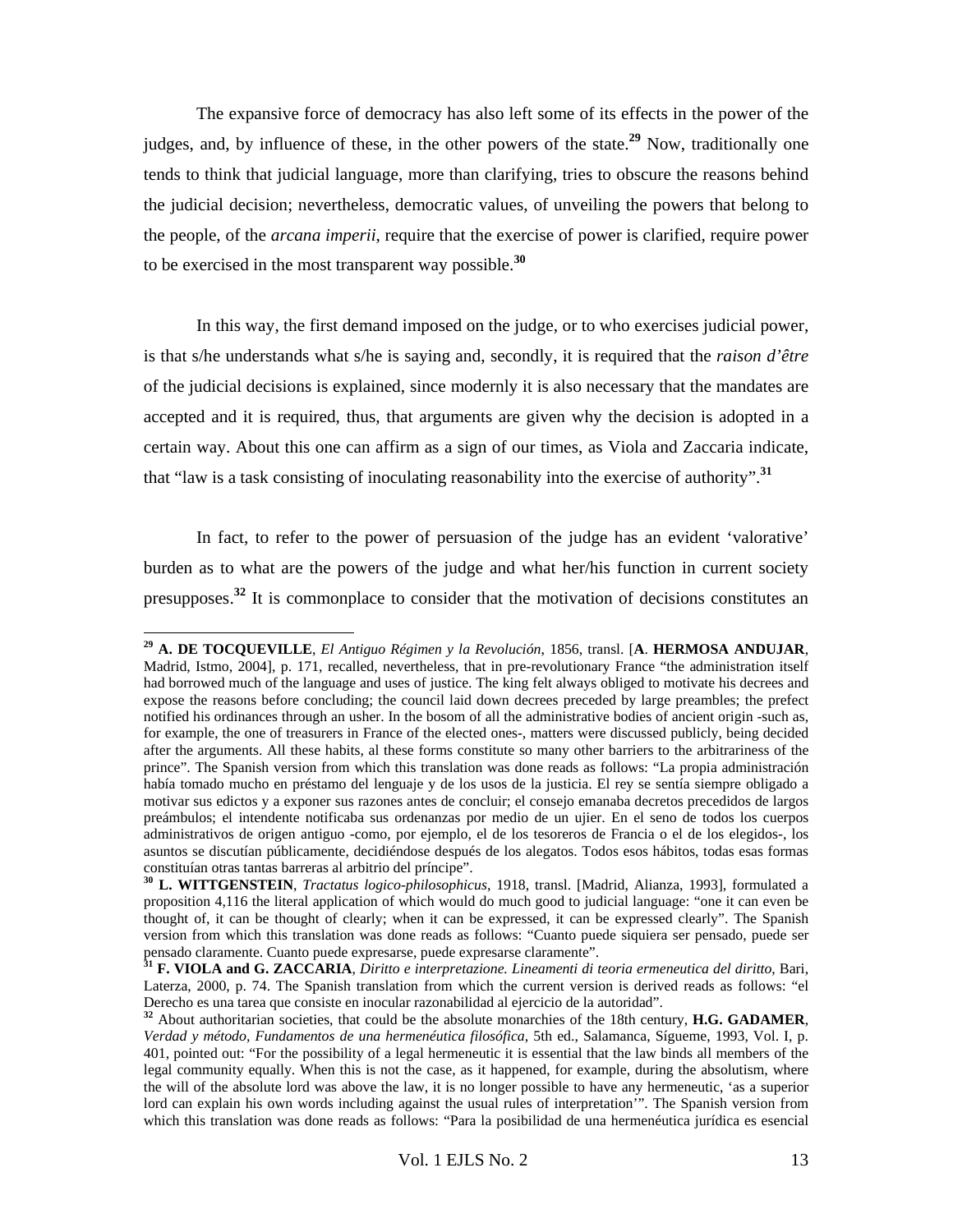advancement made by the revolutionaries of the 18th century in the face of the absolute power of the *ancien régime*; more specifically, as a more eloquent manifestation of this tradition one can recall the advice of the medieval commentator: *si cautus sit iudex, nullam causam*  exprimet; that is, if the judge is prudent s/he will abstain from offering reasons.<sup>33</sup> In the Anglo-Saxon legal tradition no legal text imposed as a rule on the English judge the obligation of motivating decisions; by being an officer of the King, no accountability and reasoning for decisions could be demanded, but this obligation to motivate sentences had to be founded on ancient jurisprudence from the early 18th century.**<sup>34</sup>**

The internal structure of reasoning employed by judges at the moment of adopting their decisions depends to a large extent on one's conception of law and one's own cultural and legal environment.

One the one hand, the reach of argumentation varies substantially according to the perspective from which the power of the judge is conceived: as a power bound to reason or as a power derived from will. When a judicial decision is considered as a result from saying the law, of *iurisdictio*, judicial argumentation has a secondary function and would consist solely of making the legal reasoning employed understandable and that inevitably leads to the judicial decision adopted, as it seems to be deducted from the technique of subsumption [*subsunción*], so much advocated in continental Europe and until recently the one responsible for the peculiar way French courts had of expressing themselves.**<sup>35</sup>** On the other hand, when

que la ley vincule por igual a todos los miembros de la comunidad jurídica. Cuando no es éste el caso, como ocurría, por ejemplo, en el absolutismo, donde la voluntad del señor absoluto estaba por encima de la ley, ya no es posible hermenéutica alguna, 'pues un señor superior puede explicar sus propias palabras incluso en contra de las reglas de la interpretación usual".

**<sup>33</sup> P. GODDING**, "Jurisprudence et motivation des sentences, du Moyen Âge à la fin du 18e siècle", in *La* 

*motivation des décisions de justice*, Brussels, Bruylant, 1978, p. 48. **<sup>34</sup> J. SPREUTELS**, "La motivation des sentences pénales en Angleterre", in *La motivation des décisions de* 

<sup>&</sup>lt;sup>35</sup> **J. JIMÉNEZ CAMPO**, "Sobre los límites del control de constitucionalidad de la ley [en] España", in **E. AJA**, *Las tensiones entre el Tribunal Constitucional y el Legislador en la Europa actual*, Barcelona, Ariel, 1998, p. 178 ; is an advocate of a deeply rooted version thus expressed: "Jurisdictional argumentations are, and this is of the greatest importance, decisive, not persuasive. Their value lies, to put it in another way, not on their positive effect of convincing or, more modestly, of persuasion, but on their objectivity, that is, their straneity to any estimatives that require, or intend, a community of 'beliefs' ('general doctrines' in the sense of John Rawls) or appreciations of opportunity between those arguing and the addressees of the argument. These, certainly, are not few in a court (the parties, the doctrine, the public opinion), but, independent of that, the value (legitimacy or acceptability) of the jurisdictional reasoning must be, strictly speaking, of negative character: one accredits most of all that one does not have and leaves it to the world of opinions". The original in Spanish from which this version was done reads as follows: "Las argumentaciones jurisdiccionales son, y esto es del mayor relieve, decisorias, no suasorias. Su valor está, dicho de otro modo, no en su positiva eficacia de convicción o, más modestamente, de persuasión, sino en su objetividad, esto es, en su ajenidad a cualesquiera estimaciones que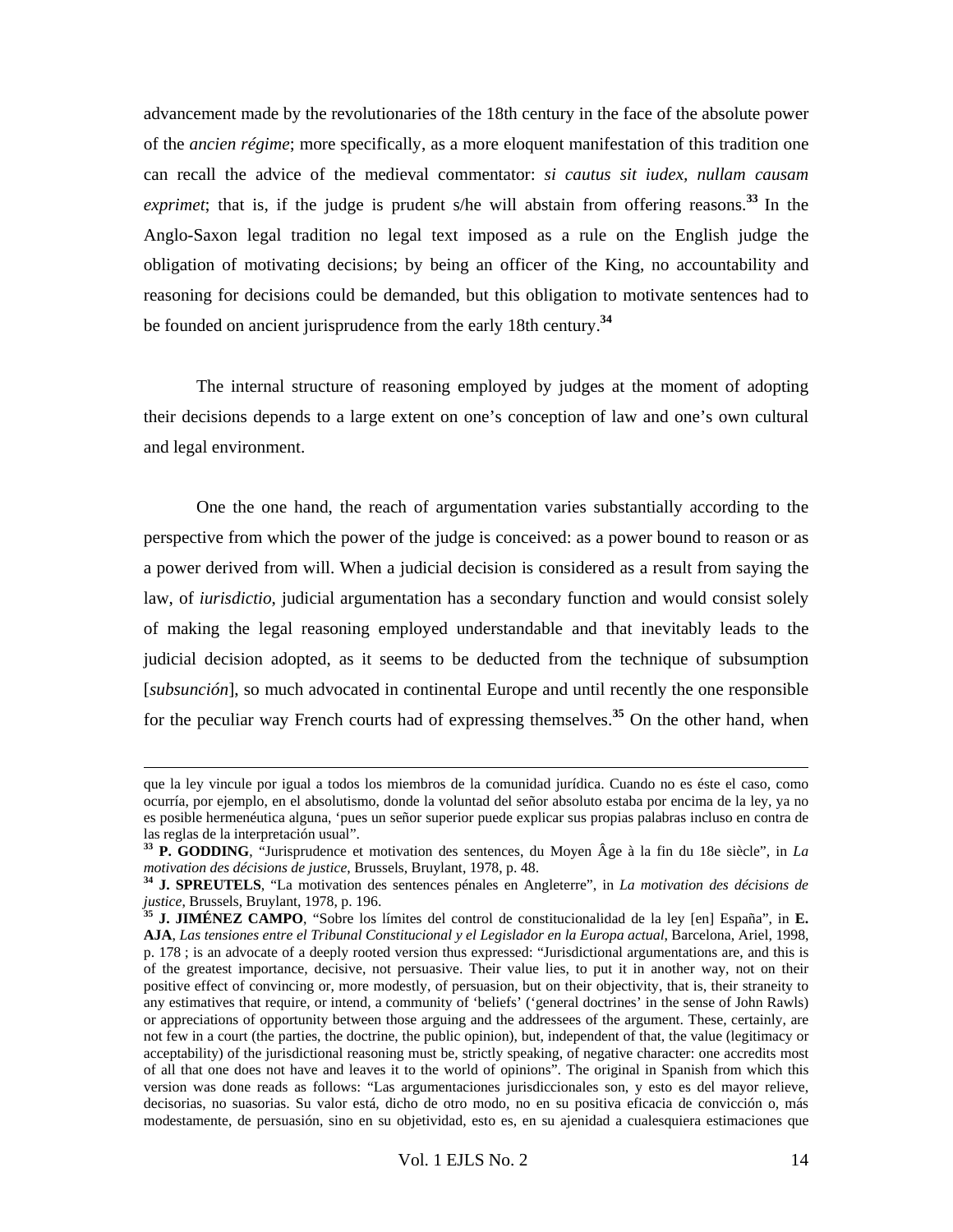one understands that the function of the judge consists of a power of decision founded upon the power's will, the argumentation demands an unexpected leading role to the extent the judge must explain why s/he chooses one or another of the different alternatives offered in the application of law and that it is not for a fancy but in attending to reasons expressed by the judge and that lead to the imposition of will. Obviously, legal reality is not that simple and every judicial decision requires conformity to the law, demanding a combination of reason and will in judicial decision-making.

Similarly and by what is referred to the effect that different legal conceptions have on the way of argumentation, one can consider, for example, that in the positivist view the application of law is not more than a logical inference, the judge's way of expressing does not require more than an explanation of the elements used in the automatic application of law; in exchange, if the conception sustained admits several solutions as legally possible, the argumentation demands an extraordinary dimension to the extent that it is sought after for showing that the decision reached is the best one possible.

We could also take into account the legal tradition manifested in the choice of judges and that, obviously, has a decisive influence on the forms of reasoning, argumentation and decision of judges. Thus, the Anglo-Saxon judicial reasoning is best understood if one takes into account that it corresponds to judges who in general have been previously acting as attorneys or barristers, while in the continental European cultural sphere judges are usually recruited like the rest of servants among graduated young people and only after a professional career they reach the highest positions of judicature, a circumstance that favors decisively the more technocratic language.

The preceding factors influence, at last, the interpretation undertaken by each judge, who must choose, among the several available methods of legal interpretation, the one best adjusted to the decision. As Alf Ross already warned, "every interpretation that shifts the basis of the logical-grammatical principle is law creation".**<sup>36</sup>** But also Jean Hauser has recalled

requiera, o que pretendan, una comunidad de 'creencias' ('doctrinas generales' en el sentido de John Rawls) o de apreciaciones de oportunidad entre quien argumenta y los destinatarios de la argumentación. No son pocos, por cierto, los destinatarios de la argumentación de un tribunal (las partes, la doctrina, la opinión pública), pero, con independencia de ello, el valor (legitimidad o aceptabilidad) del razonamiento jurisdiccional ha de ser, en sentido estricto, de carácter negativo: se acredita por todo aquello de lo que prescinde y relega al mundo de lo opinable".

**<sup>36</sup> A. ROSS**, *Teoría de las fuentes del derecho. Una contribución a la teoría del derecho positivo sobre la base de investigaciones histórico-dogmáticas*, 1926, transl. [**J.L. MUÑOZ DE BAENA, A. DE PRADA and P.**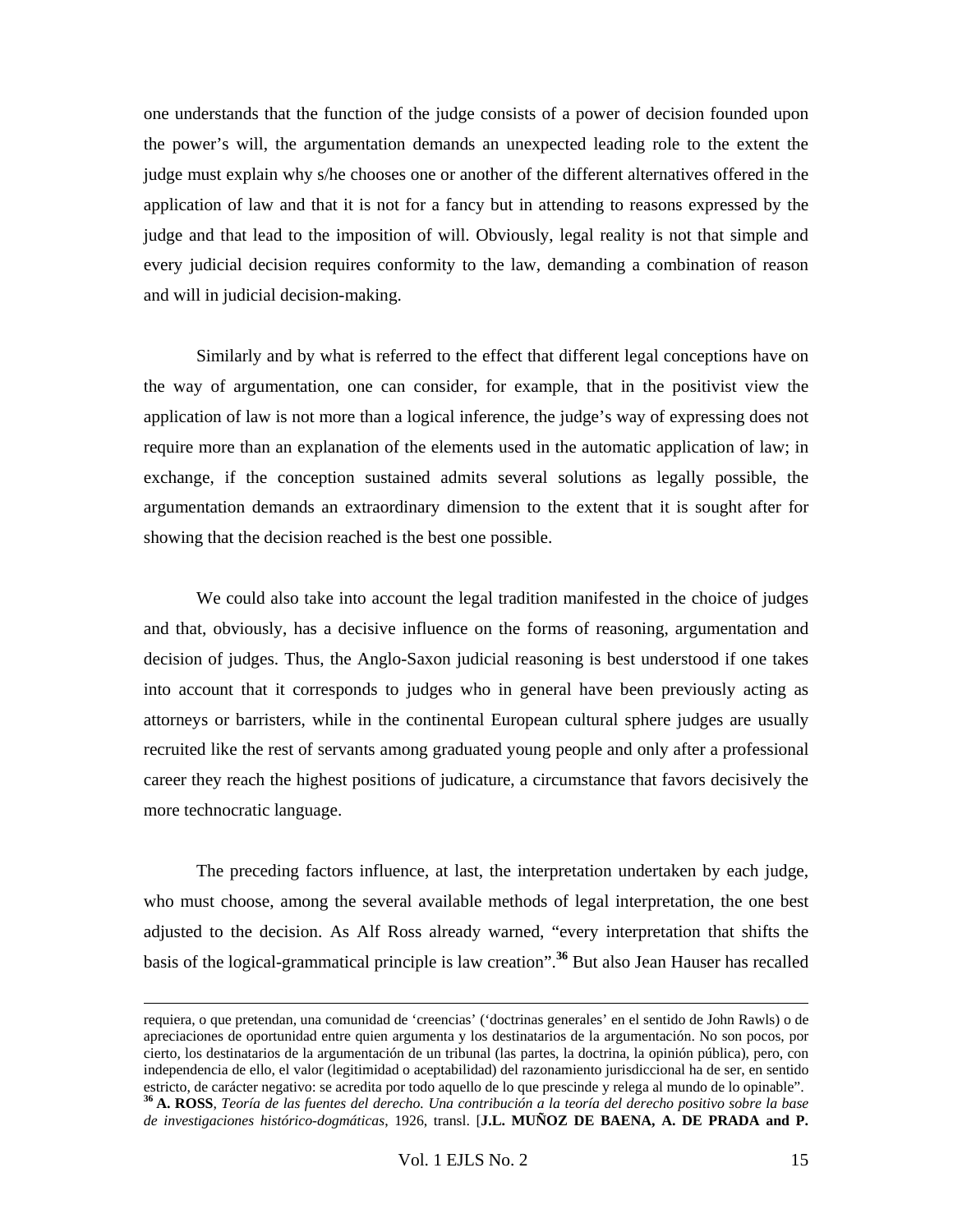and proved with examples a painful obviousness to any lawyer: "only with the words of the law one can make much, both in the 19th and in the 20th centuries or even, with the same words, one can maintain in the 20th century the opposite of what was maintained in the 19th century".**<sup>37</sup>**

The judicial models of each legal system support these conclusions. Thus, for example, M. Lasser did a comparative analysis among three courts that are significant examples of three different ways of expression and reasoning: the model of the French *Cour de cassation* is institutional, the U.S. Supreme Court takes an argumentative focus and the community Court of First Instance adopts an argumentative and institutional perspective.**<sup>38</sup>** To get to this conclusion he analyses the modes of interpretation of the three courts, their composition and the origin of the judges (in the French case they come from the elitist group of magistrates; in the U.S. case the most frequent case is that they have been in several careers such as attorneys, civil servants or academics).**<sup>39</sup>** Lasser also examines the manner of expression (for a North American lawyer it is surprising that a decision of the *Cour de cassation* can fit into one single page, while the U.S. Supreme Court presents its decisions in an extremely detailed fashion); and, similarly, it is relevant that the debate is only internal (in the European case) or that it is made public in individual opinions (in the U.S. Supreme Court one can easily identify the opinion of each judge that is frequently laid down in a concurring or dissenting opinion in relation to the majority decision); which definitely creates different kinds of responsibility: institutional in the European case and individual in the U.S. practice. To sum up, "the key to control and legitimacy of the North American judicial system lies on an interpretive justification made public in discursive terms, while [in the French case] the republican justification is undertaken through institutional, professional and educational means".**<sup>40</sup>** When it comes to the Court of Justice of the European Union, M. Lasser presents

**LÓPEZ**, Madrid, Centro de Estudios Políticos y Constitucionales, 1999], p. 406. The Spanish version from which the current translation was derived reads as follows: "toda interpretación que rebase [e]l principio lógicogramatical es creación de derecho".

**<sup>37</sup> J. HAUSER**, "Le juge et la loi", *Pouvoirs,* 2005, No 114, pp. 141-142. The Spanish version from which the current translation was derived reads as follows : "Tan sólo con las palabras de la ley se puede hacer mucho, tanto en el siglo XIX como en el siglo XX o incluso, con las mismas palabras, se puede sostener en el siglo XX lo contrario de lo que se sostenía en el siglo XIX".

**<sup>38</sup> M. LASSER**, *Anticipating Three Models of Judicial Control, Debate and Legitimacy: The European Court of Justice, the Cour de cassation and the United States Supreme Court*, New York, New York School of Law, Jean Monnet Working Papers, 2003, No 1/03, p. 31.

**<sup>39</sup> J.F. WEBER**, *La Cour de cassation*, Paris, Études de la documentation française, 2006, p. 153.

**<sup>40</sup>**The original reads as follows: "la clave del control y de la legitimidad del sistema judicial norteamericano radica en una justificación interpretativa hecha pública y en términos discursivos, mientras que [en el caso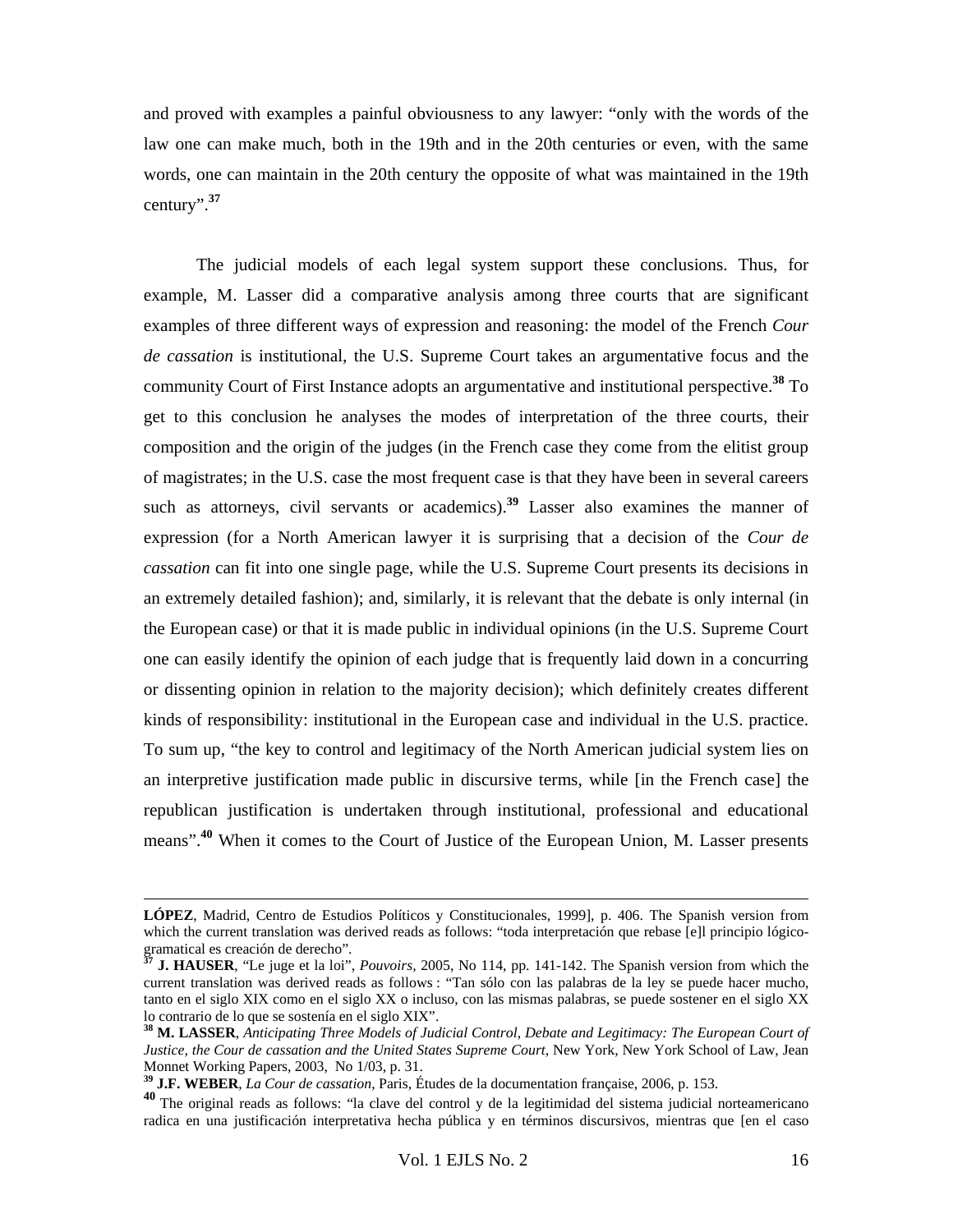the function of intervention of the Advocate General, who, even though being a member of the Community Court, lays down his/her conclusions independently and impartially before the Court of Justice adopts the judgment through secret voting and without the possibility of individual opinions.**<sup>41</sup>**

Making reference to the difference between European courts, in this case the European Union Court of Justice, and American courts, J.H.H. Weiler underlined the "special and dependent relationship" between the Court of Justice and national courts and has proposed, "in what refers to the architecture", "that the model should be less Anglo-American and more continental, but in what refers to the style of the decisions, I believe that the Court should abandon the cryptic and Cartesian style that keeps on characterising many of its resolutions and adopt a more discursive, analytical and conversational style that is more often associated with the world of common law (even though others also practice it, such as, for example, the German Constitutional Court)".**<sup>42</sup>**

Thus, the divergences in legal culture can result in an extraordinarily important obstacle for the functioning of courts up to the point that, in the opinion formulated by the judge of the European Court of Human Rights Gerald Fitzmaurice, when referring to the difficulties of interpreting the European Convention, is determining the political and cultural framework:

"Both parties may, within their own frames of reference, be able to present a self-consistent and valid argument, but since these frames of reference are different, neither argument can, as such, override the other. There is no solution to the problem unless the correct -or rather acceptable- frame of reference can first be determined; but since matters of acceptability depend on approach, feeling, attitude, or even

francés] la justificación republicana se lleva a cabo a través de medios institucionales, profesionales y educativos".

**<sup>41</sup>** The advocate general fulfills also a pedagogical role manifested in the custom of bringing in her/his conclusions a great number of scholarly opinions with a widespread use of footnotes from which s/he exposes her/his own proposal; one must be warned, however, of the risk that this scholarly urge of advocate generals leads them to a more professorial analysis and deviates them from the judicial solution.

**<sup>42</sup> J.H.H. WEILER**, "La arquitectura judicial después de Niza", in *La encrucijada constitucional de la Unión Europea*, Madrid, Colegio Libre de Eméritos y Civitas, 2002, p. 480. The Spanish original reads as follows: "que el modelo debería ser menos angloamericano y más continental, pero en lo que se refiere al estilo de las sentencias, creo que el Tribunal debería abandonar el estilo críptico y cartesiano que sigue caracterizando a muchas de sus resoluciones y adoptar el estilo más discursivo, analítico y conversacional que se asocia más con el mundo del *common law* (aunque otros también lo practiquen, como, por ejemplo, el Tribunal Constitucional alemán)".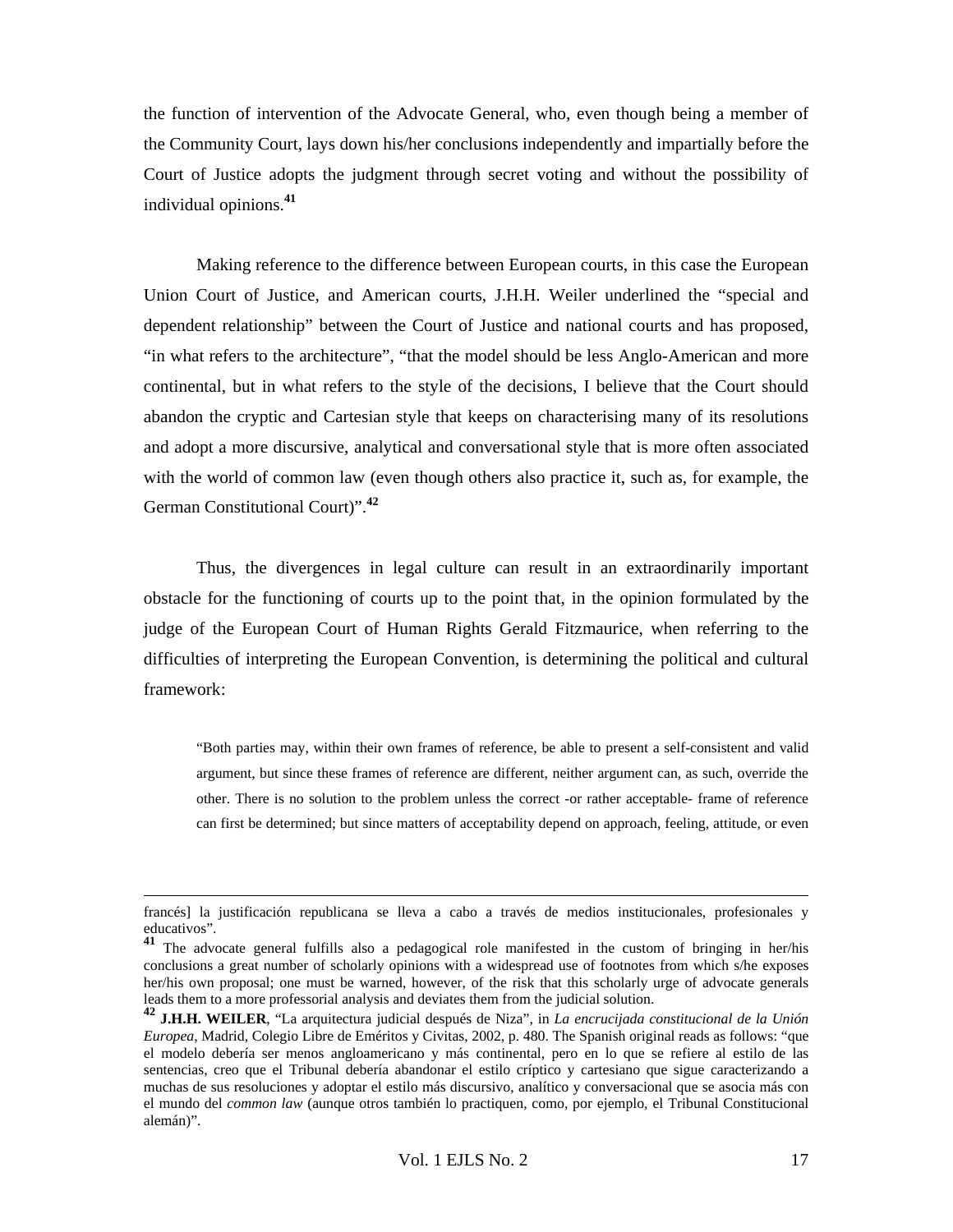policy, rather than correct legal or logical argument, there is scarcely a solution along those lines either".**<sup>43</sup>**

For this reason, in Europe, a convergence of models is produced and one seeks to find a balance between the continental European traditions and perspectives and the Anglo-Saxon focus and practical solutions, avoiding extremes such as the synthetic oracles of French courts and the argumentative over-abundance of other European courts. This convergence is appreciated and is progressive between the modes of action and reasoning of the European Court of Justice and the more flexible model of the European Court of Human Rights.

## **IV. The judicial cosmopolitanism and the communicative deliberative contexts in Europe and the world**

In Europe the simultaneous activity of national judges, European Community judges and judges of the European Court of Human Rights has presumed in the past five decades the opening of an intense dialogue among judges.**<sup>44</sup>** In a society of globalisation this judicial dialogue should be more intense in the sense indicated by, for example, G. Zagrebelsky: "when constitutional goods are made interdependent and indivisible, it is natural that constitutional justice of any level aspires to integrate itself -even if not in a cosmopolitan supranational institutional way, what is not the goal and perhaps never comes to be- at least in communicative deliberative contexts; sooner or later the interaction will not be able to prevent a certain convergence of results".**<sup>45</sup>** Nevertheless, while in Europe the dialogue in the judicial space increases, in the international society it keeps on encountering obstacles.

Because it refers to Europe and practically for the same reasons why the power of the judge in his/her condition as a constitutional judge is increased, the process of constitutionalisation has converted the dialogue of judges into a "dialogue of constitutional reach". In all levels of jurisdiction -national, supranational and human rights- a dialogue is

**<sup>43</sup> E.C.H.R**, *Golder v. United Kingdom,* 21 Feb. 1975, individual opinion, § 23. **<sup>44</sup> D. SARMIENTO RAMÍREZ-ESCUDERO**, *Poder judicial e integración europea. La construcción de un* 

<sup>&</sup>lt;sup>45</sup> G. ZAGREBELSKY, "Corti costituzionali e diritti universali", *o.c.*, pp. 297-311. The Spanish version from which the current translation is derived reads as follows: "Cuando los bienes constitucionales se hacen interdependientes e indivisibles, es natural que la justicia constitucional de cualquier nivel aspire a integrarse -si bien no en una forma institucional supranacional cosmopolita, lo que no está a la vista ni quizás lo esté jamás- al menos en contextos deliberativos comunicantes. Tarde o temprano la interacción no podrá impedir una cierta convergencia de resultados".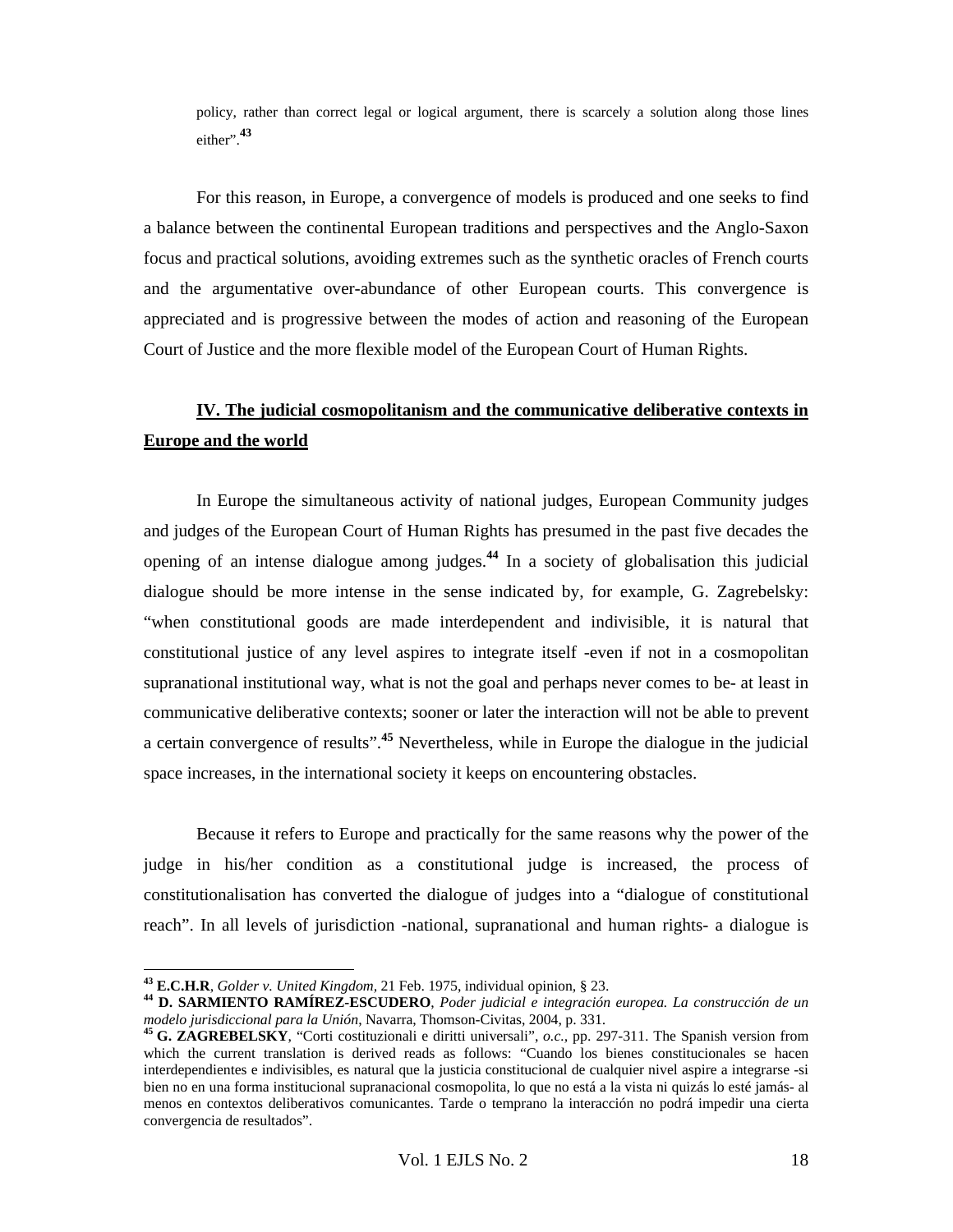produced, not exempted from true battles among judges within each level and, obviously, among the different jurisdictional levels. In this way the fact that the judicial power is an effective power in our society and that there is no power to which there is no open or hidden control, or any interference from other power, is put in evidence, if anyone still doubted it.**<sup>46</sup>**

Internally, the judicial dialogue in European states has been conducted fundamentally among the ordinary courts and the new constitutional courts. In fact, this dialogue has presupposed, even when not explicitly, true field battles in which pseudo-legal arguments are used and there is always an appeal to a well determined policy. In Italy after World War II, the *guerra fra Corti*, but also in Spain the fight between the Constitutional Court and the Supreme Court one trying to assert itself over the other or, at least, to keep spheres immune from the intervention of the other, reveal the reach of this dialogue or of this struggle for dominance, to the point that the Spanish Constitutional Court achieved in 2007 that, at least formally, the legislator protected the supremacy of the Constitutional Court through amendments to its organic law.**<sup>47</sup>**

Further, the influence of European law over municipal law is particularly notable in the judicial argumentation when new judicial references start manifesting themselves and can be authoritative, even to the extent of equivalence to or supremacy over those of the Supreme or Constitutional Courts. In fact, the most important and fruitful dialogue has happened between the Court of Justice and the Constitutional Courts, especially in Germany and Italy, since the mid-1970s.**<sup>48</sup>**This dialogue was established precisely in the area of protection of fundamental rights and since this moment the Court of Justice -in the words of some only to defend the primacy of European Community law- has elaborated a jurisprudence respectful of

**<sup>46</sup>** As Judge Jackson has warned in his well-known concurring opinion: "we are not final because we are infallible, but we are infallible only because we are final"; **U.S. Supreme Court**, *Brown v. Allen*, 1953, 344 U.S. 443, 540.

**<sup>47</sup> The Organic Law [***Ley Orgánica***] 6/2007**, of May 24, which modifies the **Organic Law 2/1979**, of October 3, of the Spanish Constitutional Court, *BOE,* 25 May 2007, No 125 introduces a new Article 4 § 2 according to which and in case it was not already clear: "The resolutions of the constitutional Court cannot be judicially questioned by any jurisdictional organ of the state" (the Spanish original reads as follows: "Las resoluciones del Tribunal Constitucional no podrán ser enjuiciadas por ningún órgano jurisdiccional del Estado". This legislative reform is undertaken after grotesque battles taken in Spain between the Supreme Court and the Constitucional Court, the former even declaring the civil liability of all judges of the Constitucional Court, except one, for rejecting over procedural grounds a rights appeal (*recurso de amparo*) formulated against a decisión of the Supreme Court relative to the form of appointment of law cleros in the Constitucional Court, and convicting 11 constitutional magistrales to pay 500 Euros each **TS (Sala 1a)**, *Sierra Gil de la Cuesta*, 23 Jan. 2004, No 51/2004.

**<sup>48</sup>** See a more detailed analysis in the study of **J. BAQUERO CRUZ**, *The Legacy of the Maastricht-Urteil and the Pluralist Movement*, Florence, European University Institute, RSCAS Working Papers, 2007, No 13.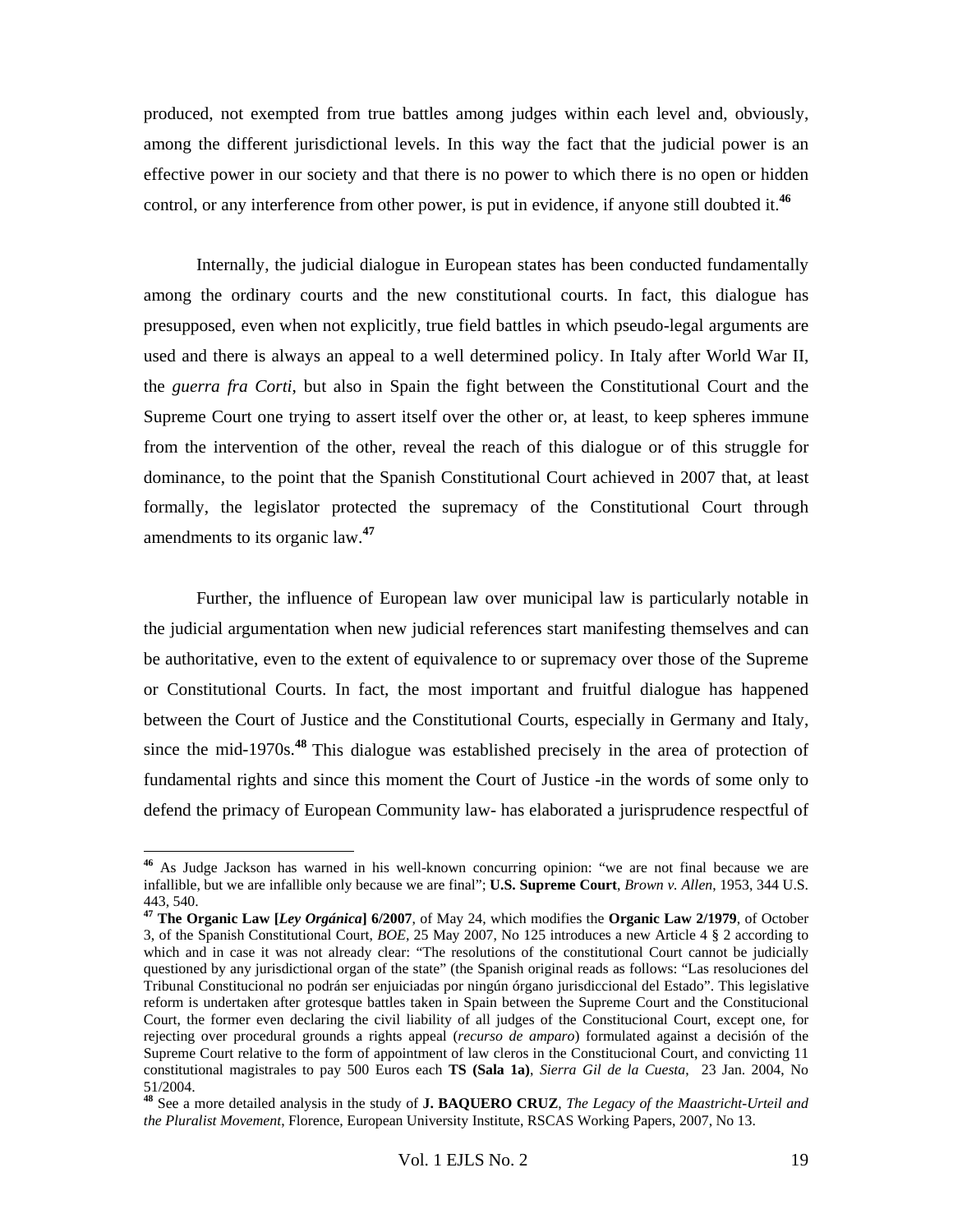fundamental rights and inspired, on one hand, by the national constitutional traditions, and, on the other, by the European Convention of Human Rights and its interpretation by the Strasbourg Court.**<sup>49</sup>** More recently one can appreciate a dialogue between the Courts of Luxembourg and Strasbourg that is facilitated by the provisions of the European Constitutional Treaty of 29 October 2004, where Article I § 9 *alinea* 2 reads: "the Union shall seek accession to the European Convention for the Protection of Human Rights and Fundamental Freedoms; such accession shall not affect the Union's competences as defined in the Constitution". Nevertheless, this same clause seems likely to be kept once the works of the intergovernmental conference of 2007 are concluded.**<sup>50</sup>**

For the moment the dialogue has not had any meaningful crises, even though an increase of the control of the European Court over the Court of Justice is progressively announced. In fact, this is how the judgments of the European Court of Human Rights of 18 February 1999, *Matthews v. United Kingdom* and 30 June 2005, *Bosphorus v. Ireland* are read. In the latter judgment, the Strasbourg Court has established a jurisprudential criterion according to which:

"The protection of fundamental rights by EC law can be considered to be, and to have been at the relevant time, "equivalent" (within the meaning of § 155 above) to that of the Convention system. Consequently, the presumption arises that Ireland did not depart from the requirements of the Convention when it implemented legal obligations flowing from its membership of the EC (see § 156)".**<sup>51</sup>**

 $\overline{a}$ 

**<sup>49</sup> P. MENGOZZI**, as an Advocate General of the Court of Justice, in his conclusions of 26 October 2006, in the case *Gestoras Pro Amnistía and others v. Council* [C-354/04 P and C-355/04 P, § 180], pointed out "how unfounded is the suspicion often voiced that the jurisdiction of the Court with regard to respect for fundamental rights as general principles of Community law is inspired not so much by genuine concern for the protection of such rights as by a desire to defend the primacy of Community law *and of the Community court* in relation to the law and authorities of the member states".

**<sup>50</sup>** According to the Conclusions of the German Presidency of the European Council of 21-22 June 2007, in the Draft mandate of the Intergovernmental Conference (IGC), contained in annex one, a new Article 6 for the Treaty of the European Union will be adopted, according to which: "(1) The Union recognises the rights, freedoms and principles set out in the Charter of Fundamental Rights of 7 December 2000, as adapted on […] which shall have the same legal value as the Treaties. The provisions of the Charter shall not extend in any way the competences of the Union as defined in the Treaties. The rights, freedoms and principles in the Charter shall be interpreted in accordance with the general provisions in Title VII of the Charter governing its interpretation and application and with due regard to the explanations referred to in the Charter, that set out the sources of those provisions. (2) The Union shall accede to the European Convention for the Protection of Human Rights and Fundamental Freedoms. Such accession shall not affect the Union's competences as defined in the Treaties. (3) Fundamental rights, as guaranteed by the European Convention for the Protection of Human Rights and Fundamental Freedoms and as they result from the constitutional traditions common to the member states, shall constitute general principles of the Union's law".

**<sup>51</sup> E.C.H.R.**, *Bosphorus v. Ireland,* 31 July 2005, §§ 154-156 and 165.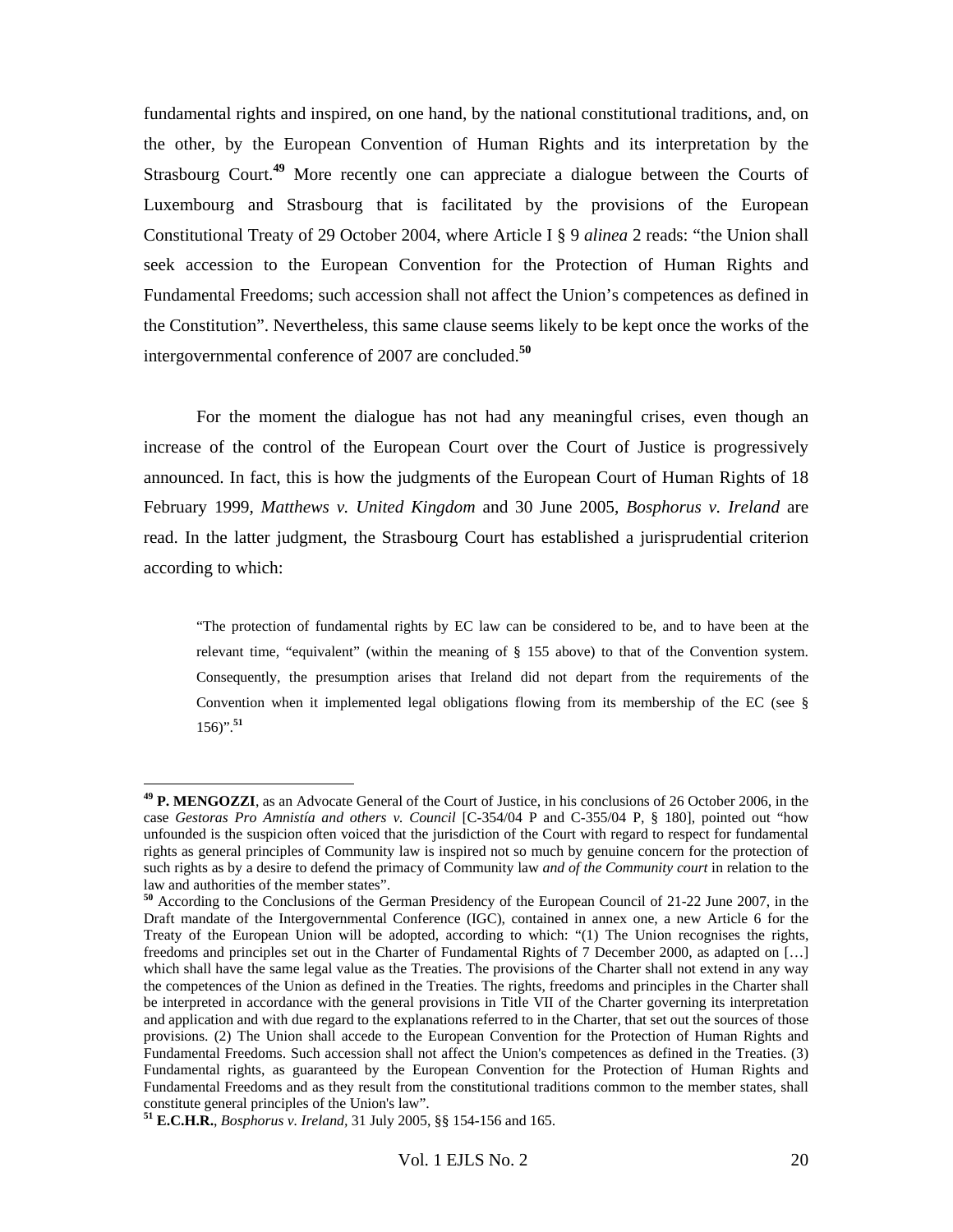In turn the Court of Justice has acted as a "fundamental rights judge" applying the jurisprudential doctrine of the European Court as a precondition for the application of Community law itself and interpreting Community law in accordance with fundamental rights.

When it comes to the European Convention as a precondition for the application of Community law, the judgment of 7 January 2004, *K.B.*, is very important, in which the Court of Justice comes to the conclusion that "Article 141 EC, in principle, precludes legislation, such as that at issue before the national court, which, in breach of the European Convention for the Protection of Human Rights and Fundamental Freedoms, signed in Rome on 4 November 1950, prevents a couple such as K.B. and R. from fulfilling the marriage requirement which must be met for one of them to be able to benefit from part of the pay of the other".**<sup>52</sup>** In this way the Community Court takes as its own the conventional tools for protection of fundamental rights coming from Strasbourg.

As to the interpretation of Community law in accordance with human rights as interpreted by the European Court, in a judgment of 12 September 2006, the Court of Justice dismisses an action for non-compliance presented by Spain against the United Kingdom relative to the new regime of elections for the European Parliament in Gibraltar adopted precisely in compliance with the judgment of the *Matthews Case* in the European Court of Human Rights. In this action for non-compliance both the European Commission and the British Government maintained in Luxembourg that the conformity of the British regulation with Community law should be examined "so far as possible in the light of and in conformity with fundamental rights" (§ 86), a reason why the Court of Justice ended up considering:

"In the light of that case law of the European Court of Human Rights and the fact that that Court has declared the failure to hold elections to the European Parliament in Gibraltar to be contrary to Article 3 of Protocol No 1 to the Convention in that it denied 'the applicant, as a resident of Gibraltar' any opportunity to express her opinion on the choice of the members of the European Parliament, the United Kingdom cannot be criticised for adopting the legislation necessary for the holding of such elections under conditions equivalent, with the necessary changes, to those laid down by the legislation applicable in the United Kingdom".**<sup>53</sup>**

**<sup>52</sup> E.C.J.**, Case C-117/01, *K.B*., 7 Jan. 2004, *Rec*. p. I-541, Opinion, § 36. **<sup>53</sup> E.C.J.**, Case C-145/04, *Spain v. United Kingdom*, 12 Sept. 2006, *Rec*. p. I-7917.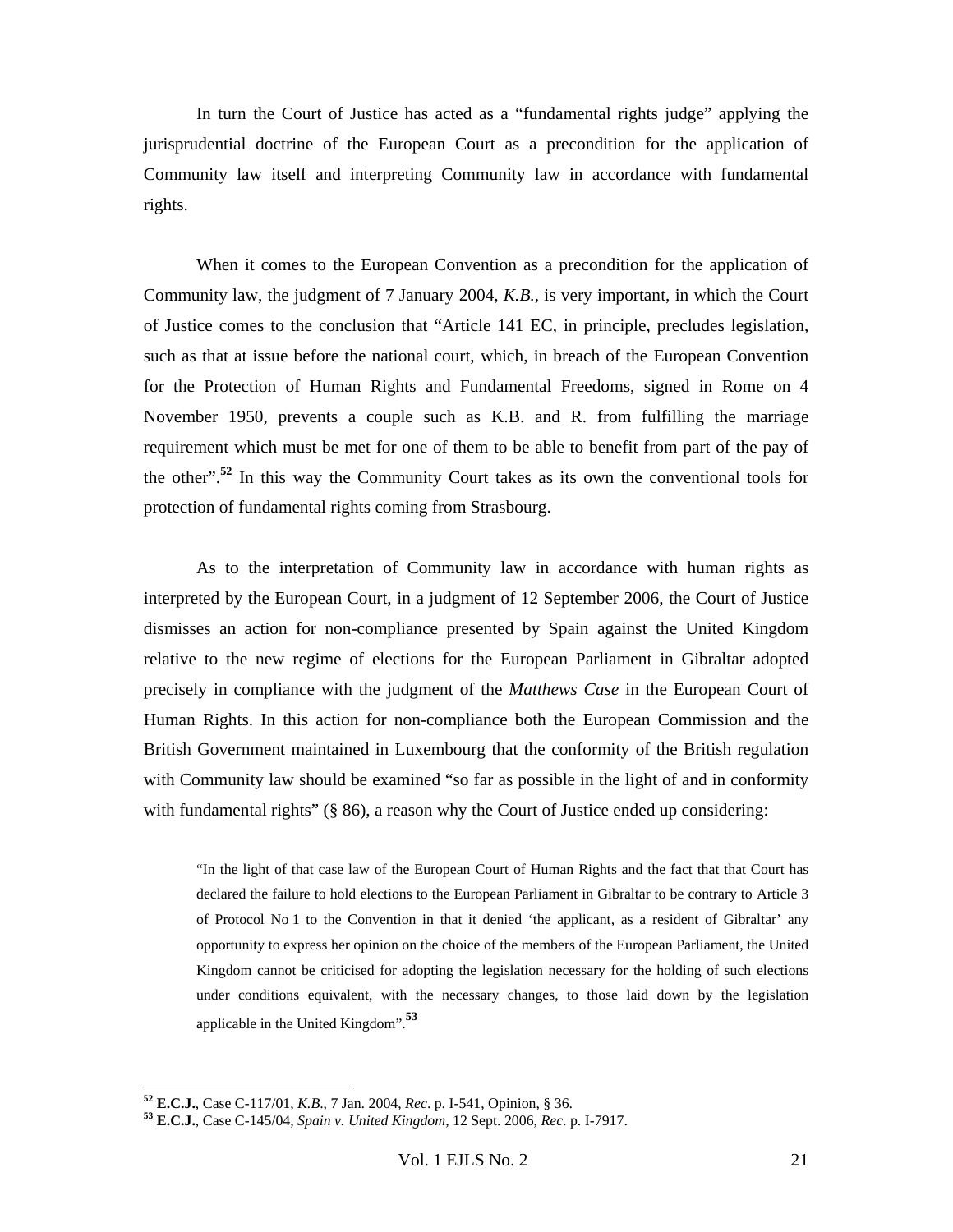One must note that the Court of Justice departed from the proposal of Advocate General A. Tizzano, who in his conclusions reasoned: "such an exception can be allowed only to the extent to which it is imposed by a superior rule, such as one designed to protect a fundamental right. In the case before us, however, no such right is at stake".**<sup>54</sup>** For this reason the judgment of the Court of Justice claims greater importance by adopting, unlike the Advocate General, a perspective more concerned with the rights of people than keeping the traditional focus of international relations in which 'state sovereignty' is a principle that, despite it all, is still deeply rooted.

As it is obvious, this dialogue between courts is not limited to the vortex of different legal systems but it allows a crossed and concurrent dialogue of all European judges. That is why it is more and more frequent that lower courts openly reject the doctrine of courts of appeal or cassation invoking or making reference, for example through the preliminary ruling procedure, to the Court of Luxembourg;**<sup>55</sup>** or simply giving more attention to the doctrines of some courts to the detriment of others.**<sup>56</sup>**

Now, outside of Europe and in a secessionist universal judicial field, one can see strong tensions and important attempts of express opposition to this phenomenon of judicial cosmopolitanism. Even when the process of globalisation requires, on the one hand, a greater attention from judges to comparative law,**<sup>57</sup>** and despite the fact that a 'legal globalisation' has occurred through more or less successful attempts following the European model of jurisdictional protection of human rights,**<sup>58</sup>** it is certain that this judicial cosmopolitanism is made more difficult in an important way by the proponents of a "judicial provincialism" and before the lack of evolution or of 'jurisdictional' solutions for the international society.

**<sup>54</sup> E.C.J.**, Case C-145/04, *Spain v. United Kingdom,* Opinion of Advocate General A. Tizzano, 6 Apr. 2006; **E.C.J.**, Case C-300/04, *Eman and Sevinger*, § 129, *Rec*. p. I-7917. **<sup>55</sup>** This is the result, for example, of the preliminary rulings from Spanish judges resolved in judgments of the

**E.C.J.**,Case C-342/01, *Merino Gómez,* 18 Mar. 2004, *Rec*. p. I-2605, §§ 22-23; **E.C.J.**,Case C-81/05, *Cordero Alonso,* 7 Sept. 2006, *Rec*. p. I-7569, § 41. **<sup>56</sup> A. GUAZZAROTTI**, "La CEDU e l'ordinamento nazionale: Tendenze giurisprudenziali e nuove exigenze

teoriche", *Quaderni costituzionali. Rivista Italiana di Diritto Costituzionale*, 2006, pp. 494-495, has proven the pression under which the Constitutional Court is put in what refers to the protection of human rights both by the Luxembourg Court and, particularly, the Strasbourg Court.

**<sup>57</sup> A. BARAK**, "L'exercice de la fonction juridictionnelle vu par un juge: le rôle de la Cour suprême dans une démocratie", *Revue française de Droit constitutionnel*, 2006, p. 301, affirms: "I am convinced that with globalisation comparative law will play a more and more important role". The Spanish version from which this translation was done reads as follows: "Estoy convencido de que con la mundialización, el Derecho comparado representará un papel cada vez más importante".

<sup>&</sup>lt;sup>58</sup> **J. GARCÍA ROCA**, "La interpretación constitucional de una declaración internacional, el Convenio Europeo de Derechos Humanos, y bases para una globalización de los derechos", *Revista Europea de Derechos Fundamentales*, 2005, pp. 37-82.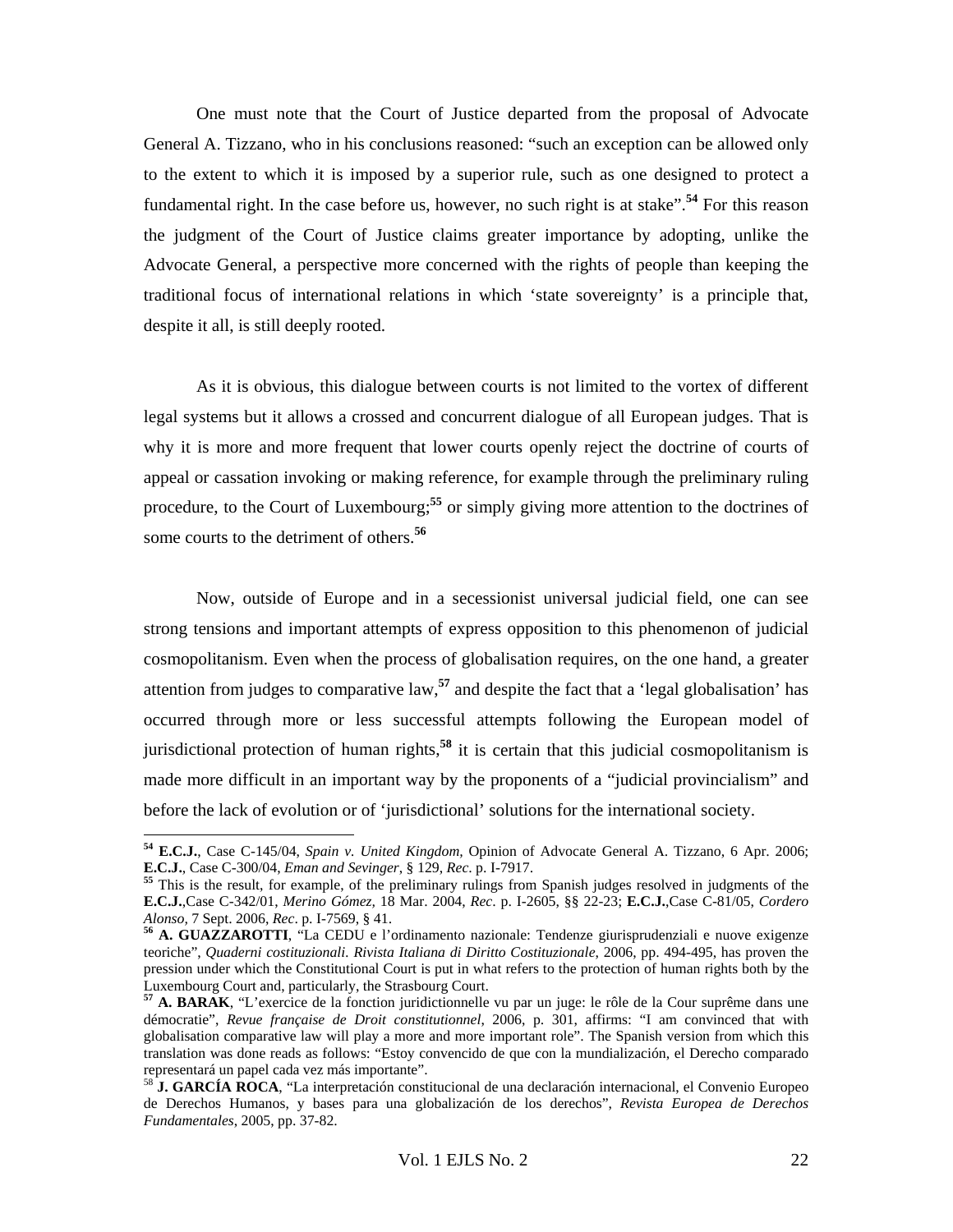The most meaningful example of judicial provincialism is the attempt to approve in the U.S. Congress the Constitution Restoration Act, with which it was intended to prevent that the Supreme Court and federal judges resorted to legislation or case law coming from other countries or from an international organisation. The Constitution Restoration Act proposed in 2004 and re-proposed in 2005 by some American Congress Members and which, luckily, has not been approved, had a provision according to which: "in interpreting and applying the Constitution of the United States, a court of the United States may not rely upon any constitution, law, administrative rule, Executive order, directive, policy, judicial decision, or any other action of any foreign state or international organisation or agency, other than English constitutional and common law up to the time of the adoption of the Constitution of the United States". The worst of this political proposal, which would be nothing but legal nonsense, is that the non-compliance with this prohibition would constitute, according to the Constitution Restoration Act, an infraction by which the judge -any judge, including the Supreme Court judges- could be removed as a breach of this law supposed non-compliance with the requirements of judicial good conduct.<sup>59</sup>

Also the limits of judicial cosmopolitanism are rooted in the lack of international judicial organs that go beyond the international regional spheres, for example the European or the Inter-American, and constitute 'universal justice'. In fact, not even the International Court of Justice has become a true universal judge as it is mediated in its operation by states; and, to a certain extent, the same can be said about specialised Courts of the United Nations, particularly the International Tribunals for former Yugoslavia, for Rwanda, *etc.*

**<sup>59</sup>** In the Anglo-Saxon legal sphere one can notice a certain setback when it comes to the international protection of human rights, as noticeable in the analysis of **M.A. WATERS**, "Creeping Monism: The Judicial Trend toward Interpretive Incorporation for Human Rights Treaties", *Columbia Law Review*, 2007, pp. 628-705, when advising national courts to be cautious in adopting more monistic techniques of interpretation, trying to anchor the use of international sources in a firm commitment to consider, first and foremost, their function as internal actors [p. 695] and avoid that through the judicial back door international human rights norms enter which have not managed to enter through the legislative front door [pp. 697-698]. And in American constitutionalism the discussions of the past four years have had an extraordinary reach that has increased even within the **U.S. Supreme Court**:, *Roper v. Simmons*, 2005, 543 U.S. 551; see, for example the analysis of **C.A. BRADLEY**, "The Federal Judicial Power and the International Legal Order", *The Supreme Court Review*, 2006, No 3, pp. 59- 113; **D.C. GRAY**, "Why Justice Scalia Should Be a Constitutional Comparativist", *Stanford Law Review,* 2007, pp. 1249-1279; **L. HELFER and A.M. SLAUGHTER**, "Why States Create International Tribunals: A Response to Professors Posner and Yoo", *California Law Review,* 2005, pp. 1-58; **E. A. POSNER and C.R. SUNSTEIN**, "The Law of Other States", *Stanford Law Review,* 2006, pp. 131-179.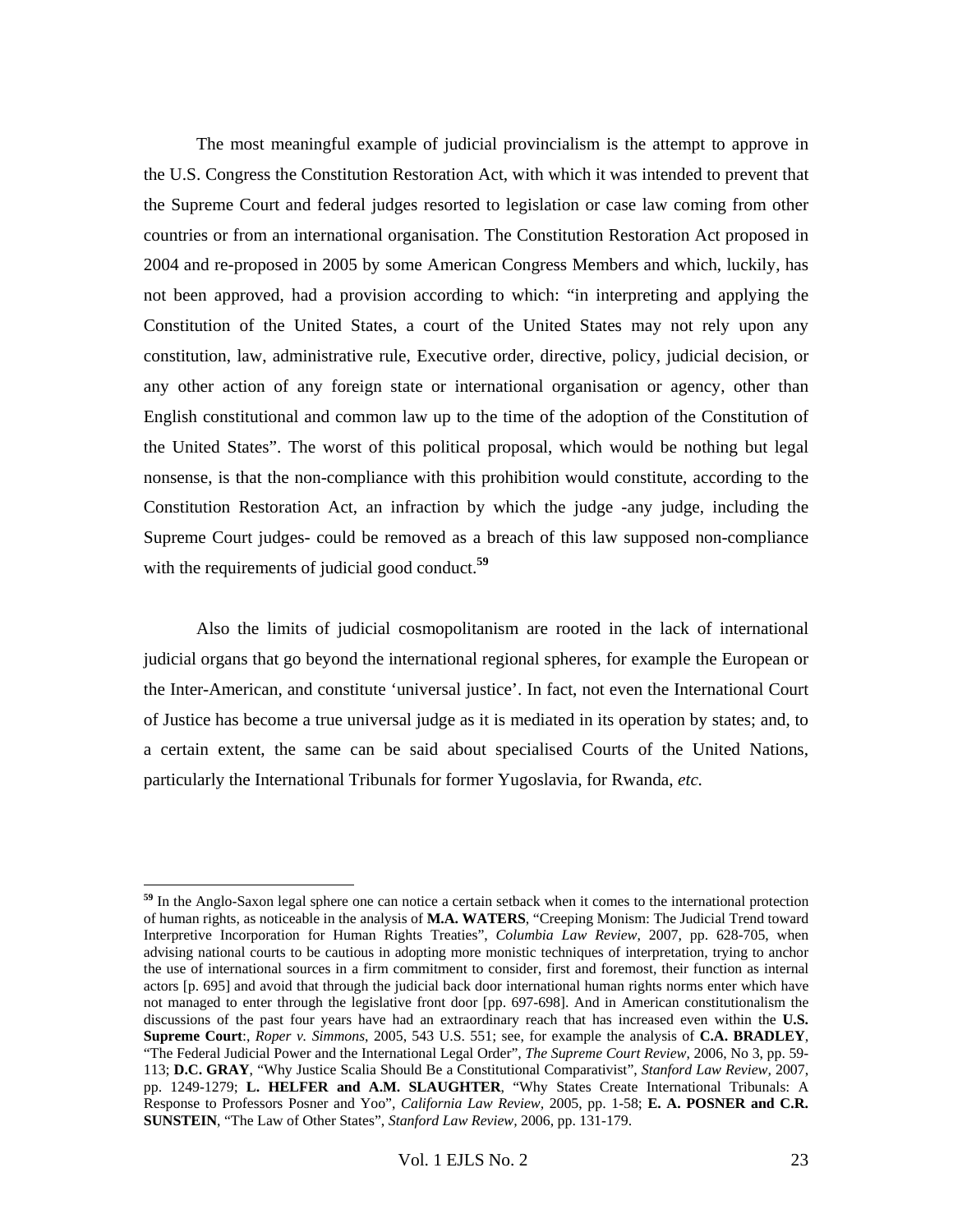With respect to the International Court of Justice, it is still limited in the exercise of its jurisdictional functions due largely to the procedural and substantive legitimacy of state before the Hague Court. In this way, only timidly and through unclear constructions -from a more sensitive and developed internal judicial perspective-, as the rules about *ius cogens*, the jurisprudence of the International Court of Justice only has effects on the doctrine about the judicial protection of human rights.**<sup>60</sup>**

Only in cases such as the opinion, of 9 July 2004, about the legal consequences of the building of a wall in the occupied Palestinian territories, the Hague Court explains:

"To sum up, the Court is of the opinion that the construction of the wall and its associated régime impede the liberty of movement of the inhabitants of the Occupied Palestinian Territory (with the exception of Israeli citizens and those assimilated thereto) as guaranteed under Article 12 § 1 of the International Covenant on Civil and Political Rights. They also impede the exercise by the persons concerned of the right to work, to health, to education and to an adequate standard of living as proclaimed in the International Covenant on Economic, Social and Cultural Rights and in the United Nations Convention on the Rights of the Child. Lastly, the construction of the wall and its associated régime, by contributing to the demographic changes referred to in §§ 122 and 133 above, contravene Article 49 § 6 of the Fourth Geneva Convention and the Security Council resolutions cited in § 120 above".**<sup>61</sup>**

Also indirectly, the International Court of Justice, when referring to the exercise by states of the defense of human rights the holders of which are, obviously, people, their affected nationals, could deal with questions relating to citizens. From this results the judgment of 27 June 2001, in the *Lagrand Case*, that pitted Germany against the United States, in which the Hague Court considered that Article 36 § 1 *alinea* b) of the Vienna Convention on consular relations establishes the obligations of the state of origin with respect to a person who has been detained and, in particular, the obligation that, in some instances, the state of residence informs "with no delay" the state of origin about the detention of the person in question.**<sup>62</sup>**Applying this same doctrine the International Court of Justice adopted the judgment of 31 March 2004, in the case of *Avena and other Mexican Nationals*, that put Mexico and the United States as adversary parties in the case and by virtue of which the

 $\overline{a}$ 

**<sup>60</sup> C. VILLÁN DURÁN**, *Curso de Derecho internacional de los derechos humanos*, Madrid, Trotta, 2002, pp. 507-508.

**<sup>61</sup> I.C.J.**, *Legal consequences of the building of a wall over occupied Palestinian territories*, Judgment, 9 July

<sup>2004,</sup> *Rec.*, 2004, p. 136, § 134. **<sup>62</sup> I.C.J.**, *Lagrand* [Germany v. United States], Judgment, 27 June 2001, *Rec.*, 2001, p. 466, § 77.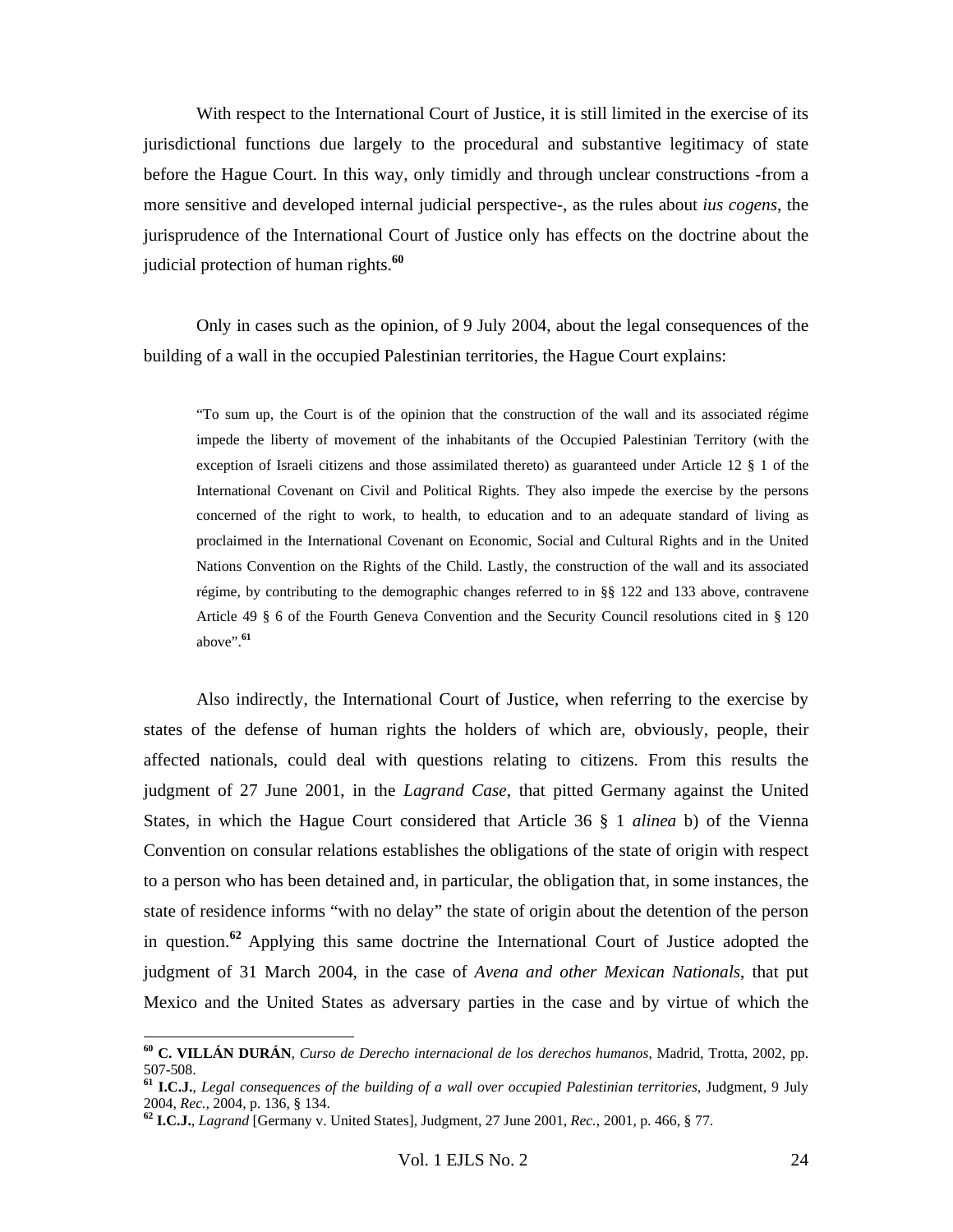Hague Court declared that the United States had not complied with the obligation under Article 36 § 1 *alinea* b) of the Vienna Convention, of informing the detained Mexican nationals of their rights.**<sup>63</sup>**

Considering the aspired universality of human rights within the United Nations, it must observed the way in which the United States of America are reticent, and simply do not bind themselves to certain international treaties; in fact, there is a negative and even a militant opposition from the U.S. government to becoming a party to the Statute of the International Criminal Court, adopted by virtue of the Rome Convention of 17 July 1998.**<sup>64</sup>** Moreover, the specialised tribunals, that will be able to establish precise doctrines about the exercise of rights by citizens, have reduced their jurisdictional scope to international crimes. Finally, as we have signalled in the European sphere, judges need a critical mass of cases to do things. In this sense, the comparison between the European Court and the Court of Justice is very revealing, with its abundant critical mass of cases, and the Inter-American Court of Human Rights, before which only gradually new cases are presented; in this sense and in the period of functioning of the Court from 1979 to 2006, it has handed down 162 judgments and 19 advisory opinions; in the non-advisory sphere the judgments only resolved 85 cases.**<sup>65</sup>** And the same can be said, mutatis mutandis, about the International Court of Justice in The Hague which in 60 years of functioning it has only registered 136 cases.<sup>66</sup>

**<sup>63</sup> I.C.J.** *Avena* [Mexico v. United States], Judgment, 31 Mar. 2004, *Rec.*, 2004, p. 12, § 106; prior to that, in the affair relative to the provisional measures requested by Paraguay to suspend the execution of the death penalty determined against a Paraguayan national, Ángel Francisco Breard, by the courts of Virgina, the North American counsel, as indicated by the **I.C.J**. *Vienna Convention on consular relations, provisional measures* [Paraguay v. United States], Order, 9 Apr. 1998, *Rec.*, 1998, p. 248, alleged: "that the indication of the provisional measures requested by Paraguay would be contrary to the interests of the states parties to the Vienna Convention and to those of the international community as a whole as well as to those of the Court, and would in particular be such as seriously to disrupt the criminal justice systems of the states parties to the Convention, given the risk of proliferation of cases; and whereas it stated in that connection that states have an overriding interest in avoiding external judicial intervention which would interfere with the execution of a sentence passed at the end of an orderly process meeting the relevant human rights standards" [§ 22]. Despite the judicial order to suspend the execution U.S. Courts disregarded it and in Virginia the death penalty imposed was executed on 14 April 1998, being the reason why Paraguay gave up the contentious procedure, accepting only the diplomatic apologies of the United States.

**<sup>64</sup>** Until the signature of the Rome Statute there was hope that, with adaptations, the United Status would eventually become parties to the treaty; however, the sweetening of the international judicial system in this sphere has not had effects so far; see the analysis of the negotiations in the study coordinated by **K**. **AMBOS**, *La*  nueva justicia penal supranacional. Desarrollos post-Roma, Valencia, Tirant lo blanch, 2002.<br>
<sup>65</sup> **I.-A.C.H.R.**, *Annual Report 2006*, *http://www.corteidh.or.cr/informes.cfm.*<br>
<sup>66</sup> According to the data of the Internati

had been 136 cases registered, of which 112 were contentious cases and 24 advisory opinions: http://www.icjcij.org/docket/index.php?p1=3; in the case of the Permanent Court of International Justice and in the period between 1922 and 1944 there were 29 contentious cases and 27 advisory opinions.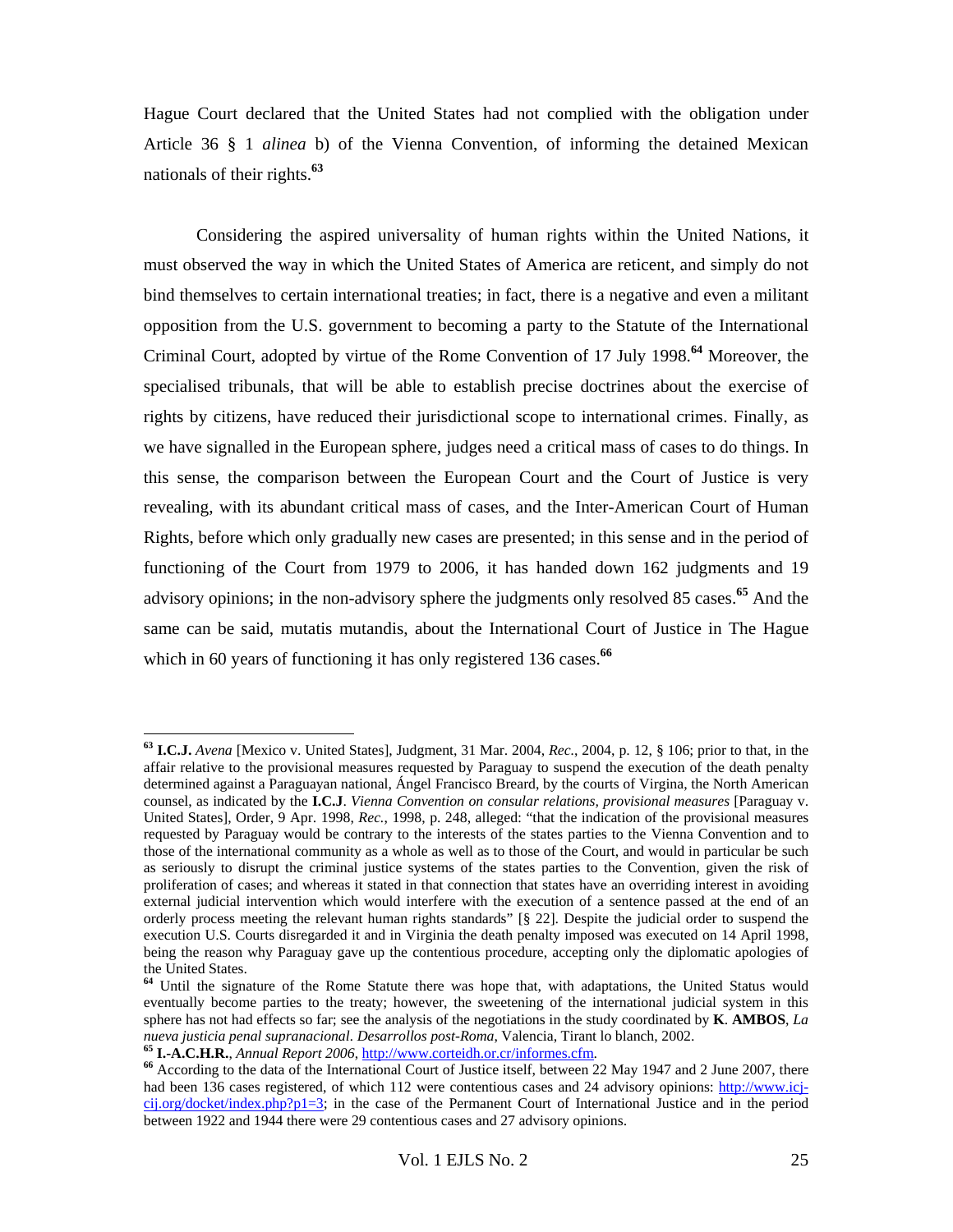#### **V. Conclusion**

As it has happened in the last two centuries and especially in the second half of the 20th century, the new times of globalisation are presuming a gradual and unstoppable increase of the power of judges, a power that can be characterised as 'constitutional'; but in exchange for this power the judge has to be clearer and more transparent in her/his language and must try to ascertain which are the reasons of judicial decisions in a permanent dialogue with all courts; a dialogue to which the creation of supranational courts, which, along with national judges, decide in shared spheres, has contributed decisively. For this reason, in Europe the constitutional judge, the supranational judge and the human rights judge do not stop being expressions of a same legal reality in which different levels or spheres of decision have been established that, in the case of the most evolved orders, are characterised by the creation of a superior jurisdictional organ, such as is the case, in particular, of the Court of Justice of the European Union and the European Court in the sphere of the Council of Europe, for the interpretation of the new constitutionally neighboring spheres.

One of the problems with the power of the judge is its legitimacy. Just as in internal law the issue of legitimacy of the judge can be resolved by appealing to the legitimacy of exercise and only secondarily one takes into account the judge belonging to the same national community, in supranational and international spheres the democratic legitimacy is still harder to argue and is only sustainable to refer to a legitimacy of exercise. Hence, the legitimacy of the great courts is only possible from their focus or attention to private parties, to the rights of natural and legal persons, and not to those that until now were the lead players of international and municipal public law, 'sovereign' states, 'federal' states, member states to and international organisation. In this sense, when the judicial procedures allow the access of private individuals, either directly – as is reflected in the access to the European Court of Human Rights -or indirectly- as is the case of the preliminary ruling procedure to the Court of Justice of the European Communities that must be always connected to the resolution of a pending case before national courts –, they produce a revolutionary change in the bringing of legal questions and, consequently, in judicial answers. It cannot be other the interpretation that must be given to the compliance with judgments of the Strasbourg Court, or the foundation of the great jurisprudential principles gradually construed in Luxembourg, first direct effect, and then almost automatically supremacy, and, last, as an inexcusable complement the right to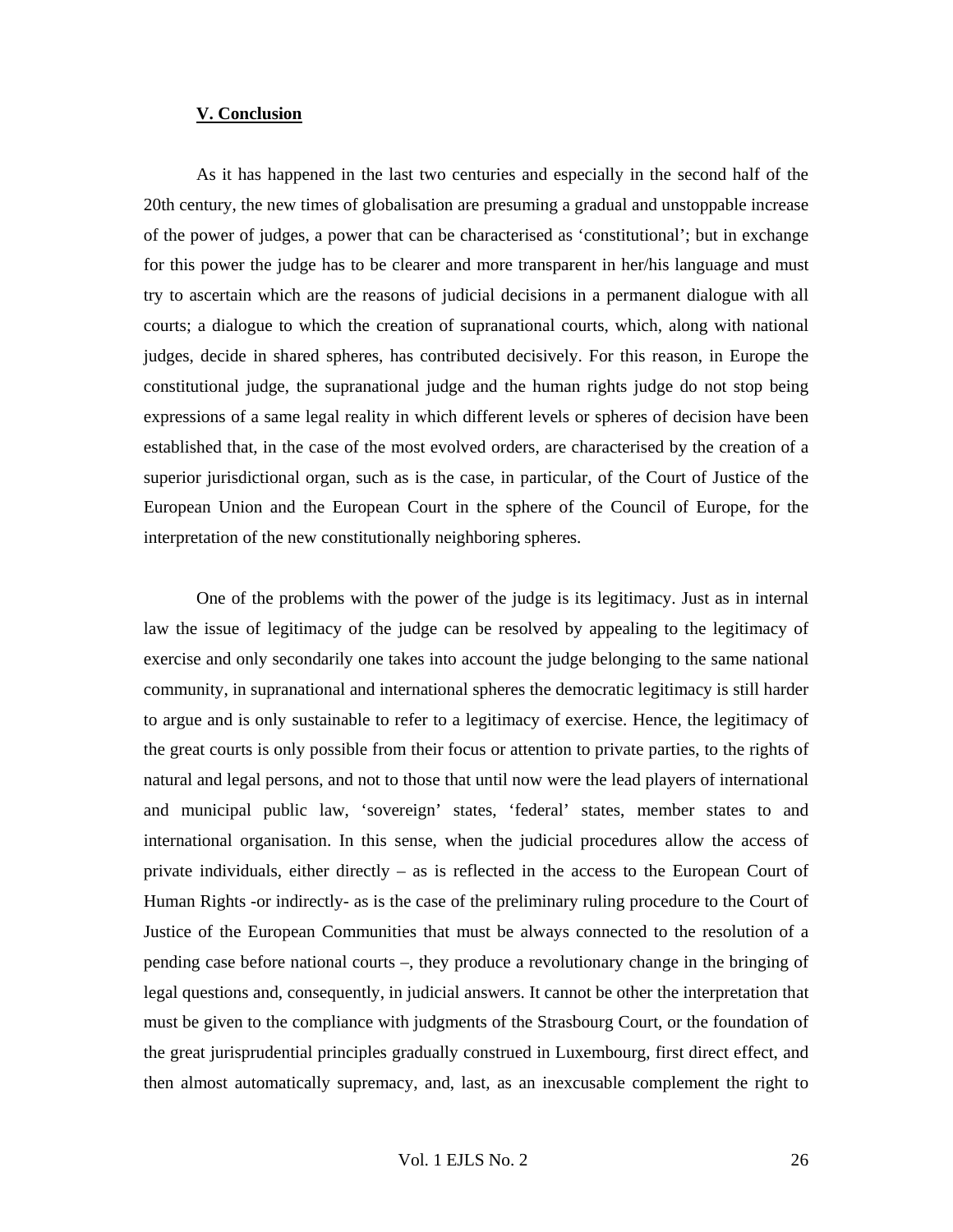damages for private parties in cases of responsibility of national authorities in the breach of Community law.

The effectiveness of the power of the judge is rooted in the possibility of entertaining cases in which private parties are implicated and that have consequences for citizens. Further, it is necessary to build a critical mass of judgments, not too big or too limited, that allows the resolution of issues with cases. Until now the Court of Justice has managed that, to a certain extent, the critical mass is sufficient and the risk of collapse was eliminated with the creation of prior judicial instances – the Court of First Instance of 1989 and the Court of Public Service in 2004. Similarly, with respect to the European Court, the transformation of the judicial system since November 1st, 1998, with the suppression of the European Commission of Human Rights, has forced the European Court to an intense adaptation that, at this moment, is not completed.

If the European judicial experience is a step towards the attainment of a judicial cosmopolitanism, its realisation will only be possible if the United Nations charter takes into account the change operated in the international society where the states and international organisations cannot be the only subjects of the legal order, but globalisation requires a new leading role to individuals, to people. The evolution towards this new international society must pass necessarily through an international judicialisation of human rights that, even though it can seem at this moment an utopia, cannot go without being proposed, precisely because it is an ideal of justice.

In the case of the introduction of a superior and universal judicial level one must seek to strike a balance and exercise power deferentially with respect to the other courts, such as it has happened in Europe, making the dialogue among judges possible. The key to the success of the new universal court would be localised in the prudent application of subsidiarity among the courts and the exercise of their powers within a margin of discretion each court should enjoy and that must respect the superior court. This is a margin as given by the European Court of Strasbourg to the Community Courts of Luxembourg and national courts, but also the margin of action that the Court of Justice tries to respect vis-à-vis national courts, or that must be given to national courts among themselves, especially in relations among Constitutional and ordinary courts.